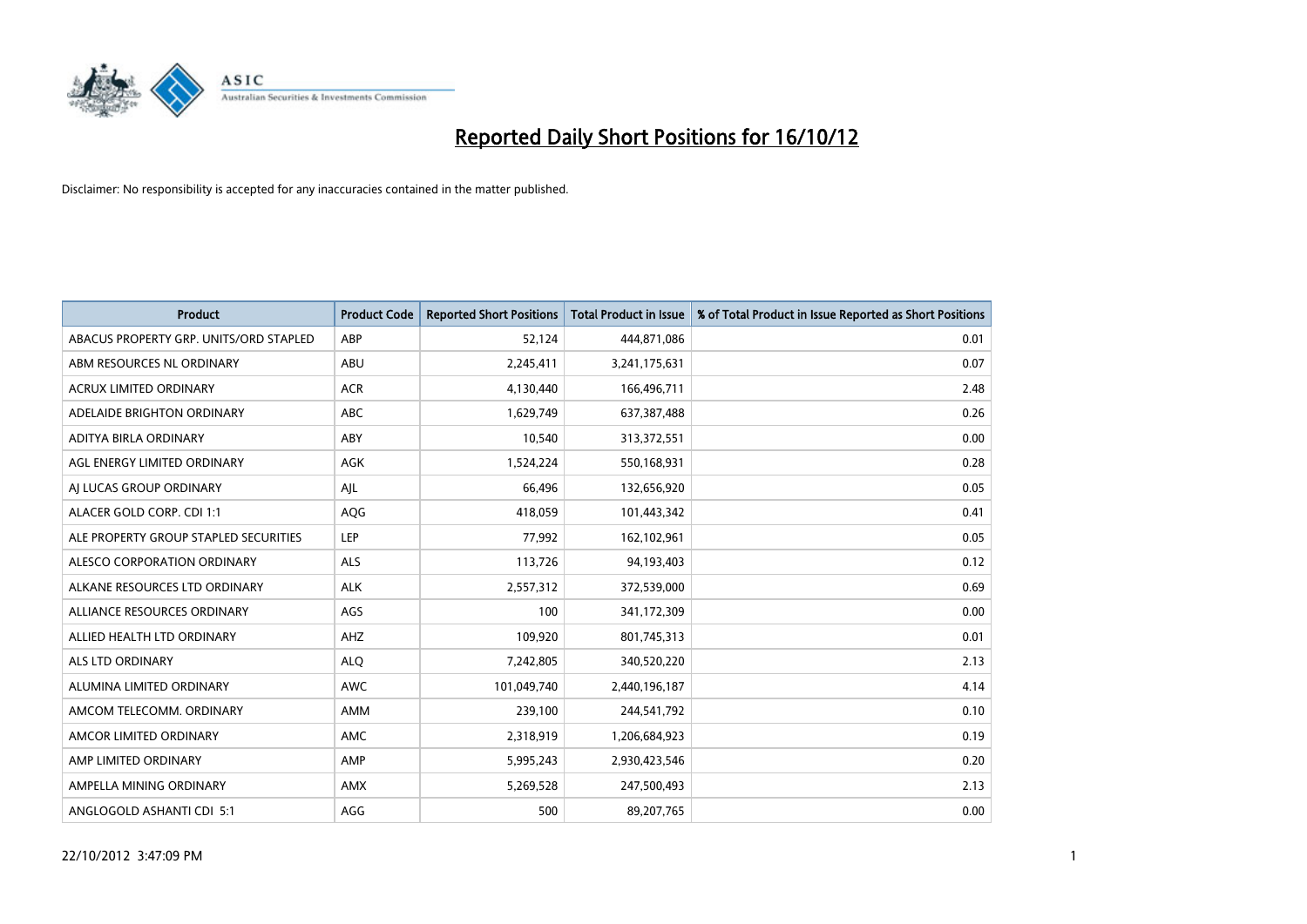

| <b>Product</b>                          | <b>Product Code</b> | <b>Reported Short Positions</b> | <b>Total Product in Issue</b> | % of Total Product in Issue Reported as Short Positions |
|-----------------------------------------|---------------------|---------------------------------|-------------------------------|---------------------------------------------------------|
| ANSELL LIMITED ORDINARY                 | <b>ANN</b>          | 1,336,422                       | 130,745,985                   | 1.02                                                    |
| ANTARES ENERGY LTD ORDINARY             | <b>AZZ</b>          | 546,911                         | 257,000,000                   | 0.21                                                    |
| ANZ BANKING GRP LTD ORDINARY            | ANZ                 | 5,062,061                       | 2,717,324,826                 | 0.19                                                    |
| APA GROUP STAPLED SECURITIES            | APA                 | 28,945,891                      | 651,633,068                   | 4.44                                                    |
| APN NEWS & MEDIA ORDINARY               | <b>APN</b>          | 9,463,015                       | 661,526,586                   | 1.43                                                    |
| AQUARIUS PLATINUM. ORDINARY             | <b>AOP</b>          | 10,957,620                      | 486,851,336                   | 2.25                                                    |
| AQUILA RESOURCES ORDINARY               | <b>AQA</b>          | 6,653,680                       | 411,804,442                   | 1.62                                                    |
| ARAFURA RESOURCE LTD ORDINARY           | ARU                 | 2,458,203                       | 396,004,144                   | 0.62                                                    |
| ARB CORPORATION ORDINARY                | <b>ARP</b>          | 32,361                          | 72,481,302                    | 0.04                                                    |
| ARDENT LEISURE GROUP STAPLED SECURITIES | AAD                 | 67,016                          | 380, 315, 114                 | 0.02                                                    |
| ARISTOCRAT LEISURE ORDINARY             | ALL                 | 8,521,745                       | 551,418,047                   | 1.55                                                    |
| ARRIUM LTD ORDINARY                     | ARI                 | 7,718,019                       | 1,345,665,626                 | 0.57                                                    |
| ASCIANO LIMITED ORDINARY                | <b>AIO</b>          | 3,774,403                       | 975,385,664                   | 0.39                                                    |
| ASG GROUP LIMITED ORDINARY              | ASZ                 | 1,015,817                       | 177, 187, 512                 | 0.57                                                    |
| ASPEN GROUP ORD/UNITS STAPLED           | <b>APZ</b>          | 156,207                         | 919,773,033                   | 0.02                                                    |
| ASPIRE MINING LTD ORDINARY              | <b>AKM</b>          | 269,265                         | 620,594,556                   | 0.04                                                    |
| ASTRO JAP PROP GROUP STAPLED SECURITIES | AIA                 | 4,632                           | 58,445,002                    | 0.01                                                    |
| ASX LIMITED ORDINARY                    | <b>ASX</b>          | 3,026,181                       | 175,136,729                   | 1.73                                                    |
| ATLAS IRON LIMITED ORDINARY             | AGO                 | 8,381,614                       | 904,805,993                   | 0.93                                                    |
| AURORA OIL & GAS ORDINARY               | <b>AUT</b>          | 4,999,132                       | 447,885,778                   | 1.12                                                    |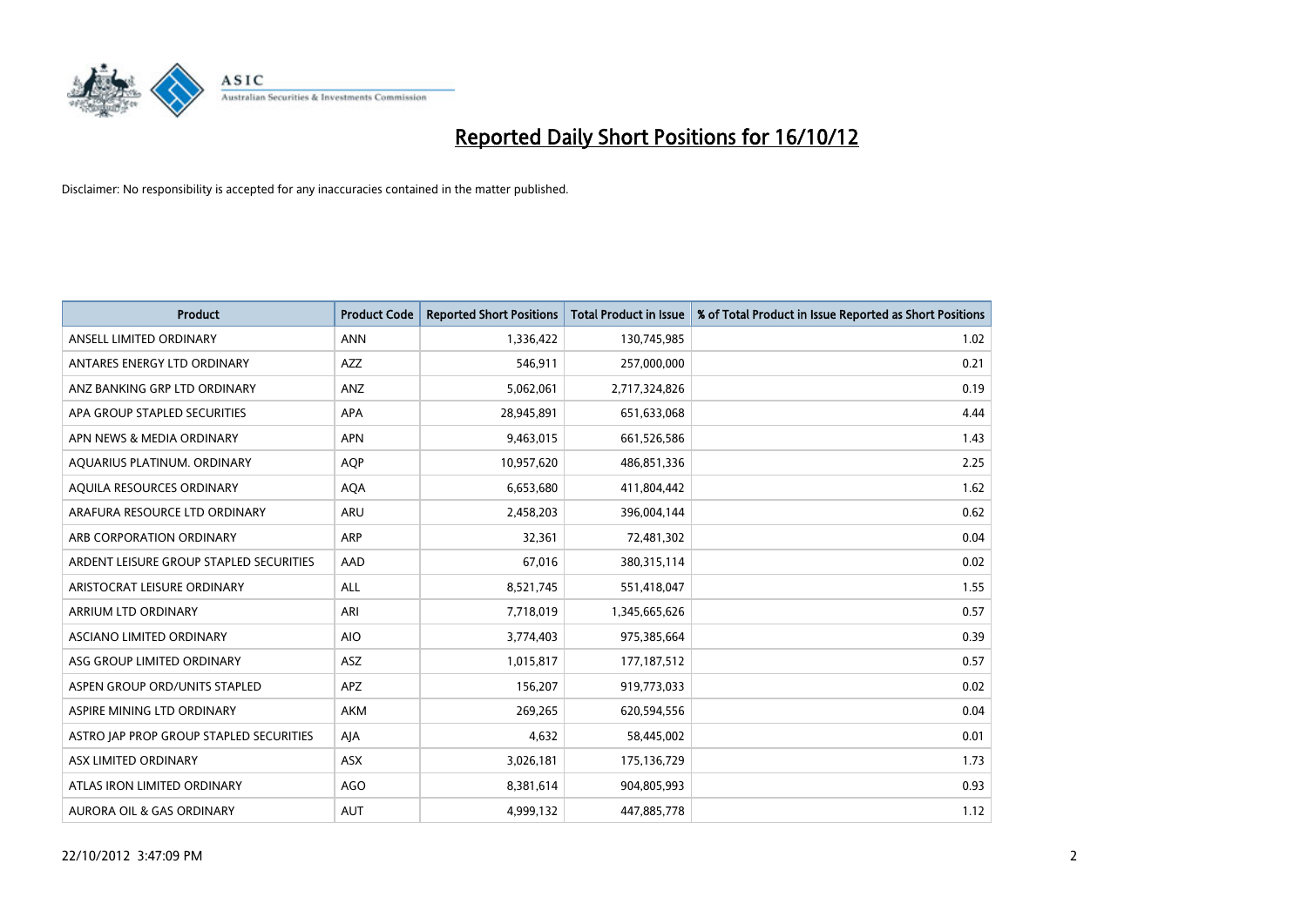

| <b>Product</b>                       | <b>Product Code</b> | <b>Reported Short Positions</b> | <b>Total Product in Issue</b> | % of Total Product in Issue Reported as Short Positions |
|--------------------------------------|---------------------|---------------------------------|-------------------------------|---------------------------------------------------------|
| AUSDRILL LIMITED ORDINARY            | <b>ASL</b>          | 4,111,643                       | 304,763,954                   | 1.35                                                    |
| AUSENCO LIMITED ORDINARY             | <b>AAX</b>          | 770,062                         | 123,872,665                   | 0.62                                                    |
| <b>AUSGOLD LIMITED ORDINARY</b>      | <b>AUC</b>          | 50,000                          | 153,902,750                   | 0.03                                                    |
| AUSTAL LIMITED ORDINARY              | ASB                 | 120,519                         | 190,674,573                   | 0.06                                                    |
| AUSTIN ENGINEERING ORDINARY          | <b>ANG</b>          | 6,770                           | 72,314,403                    | 0.01                                                    |
| AUSTRALAND PROPERTY STAPLED SECURITY | <b>ALZ</b>          | 379,832                         | 576,846,597                   | 0.07                                                    |
| AUSTRALIAN AGRICULT, ORDINARY        | AAC                 | 429,353                         | 312,905,085                   | 0.14                                                    |
| AUSTRALIAN INFRASTR. UNITS/ORDINARY  | <b>AIX</b>          | 2,618,369                       | 620,733,944                   | 0.42                                                    |
| AUSTRALIAN PHARM, ORDINARY           | API                 | 211,944                         | 488,115,883                   | 0.04                                                    |
| AUTOMOTIVE HOLDINGS ORDINARY         | <b>AHE</b>          | 3,404                           | 260,579,682                   | 0.00                                                    |
| AVIENNINGS LIMITED ORDINARY          | AVI                 | 175,001                         | 274,588,694                   | 0.06                                                    |
| AWE LIMITED ORDINARY                 | <b>AWE</b>          | 2,430,449                       | 521,871,941                   | 0.47                                                    |
| AZIMUTH RES LTD ORDINARY             | <b>AZH</b>          | 1,062,799                       | 419,864,886                   | 0.25                                                    |
| <b>BANDANNA ENERGY ORDINARY</b>      | <b>BND</b>          | 3,645,185                       | 528,481,199                   | 0.69                                                    |
| BANK OF QUEENSLAND. ORDINARY         | <b>BOQ</b>          | 5,365,226                       | 308,797,224                   | 1.74                                                    |
| <b>BASE RES LIMITED ORDINARY</b>     | <b>BSE</b>          | 535,681                         | 551,371,892                   | 0.10                                                    |
| BATHURST RESOURCES ORDINARY          | <b>BTU</b>          | 34,569,360                      | 696,747,997                   | 4.96                                                    |
| BEACH ENERGY LIMITED ORDINARY        | <b>BPT</b>          | 7,162,724                       | 1,262,940,447                 | 0.57                                                    |
| BEADELL RESOURCE LTD ORDINARY        | <b>BDR</b>          | 14,446,307                      | 724,704,752                   | 1.99                                                    |
| BENDIGO AND ADELAIDE ORDINARY        | <b>BEN</b>          | 6,921,748                       | 402,272,536                   | 1.72                                                    |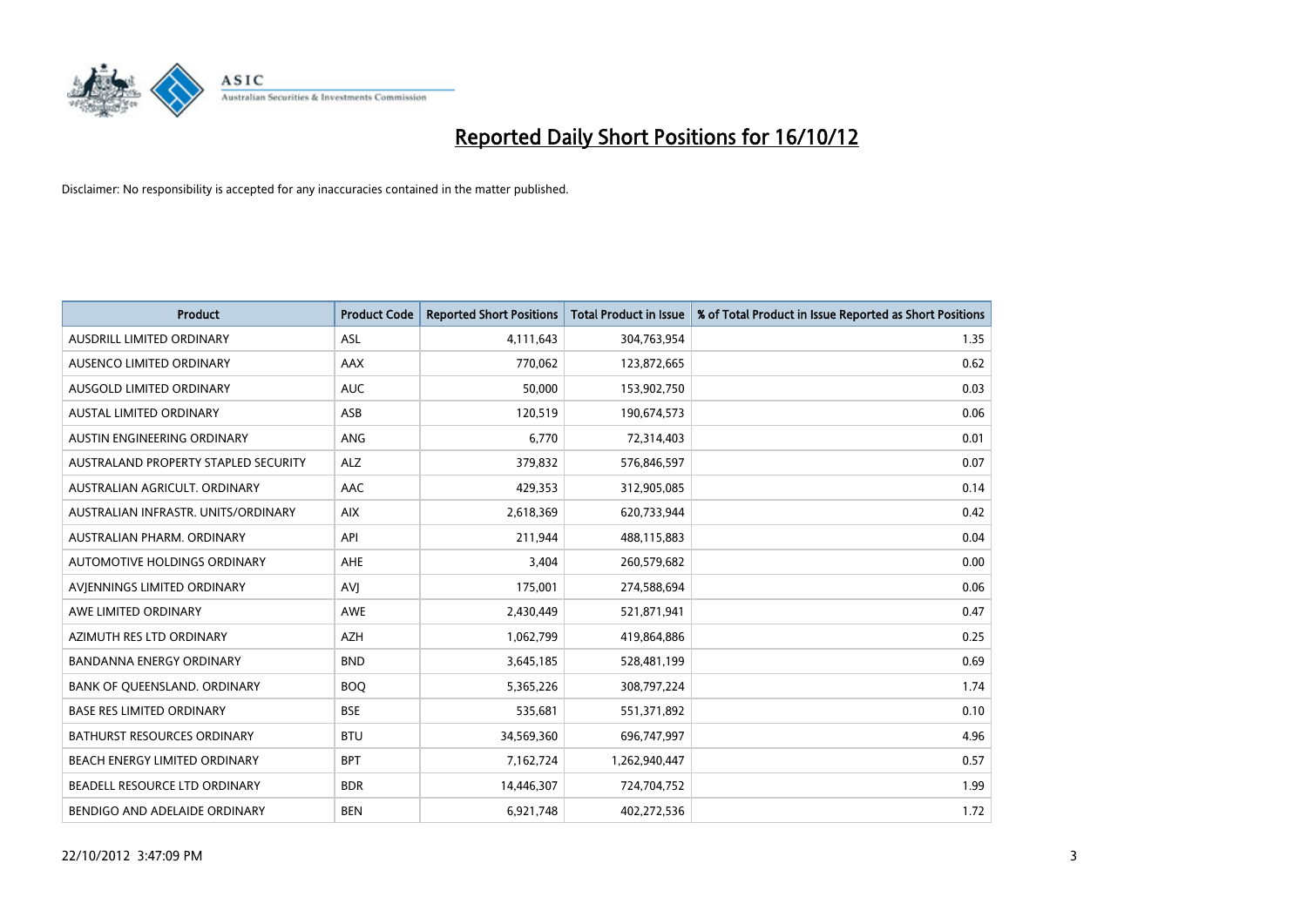

| <b>Product</b>                       | <b>Product Code</b> | <b>Reported Short Positions</b> | <b>Total Product in Issue</b> | % of Total Product in Issue Reported as Short Positions |
|--------------------------------------|---------------------|---------------------------------|-------------------------------|---------------------------------------------------------|
| BERKELEY RESOURCES ORDINARY          | <b>BKY</b>          | 179,238                         | 179,393,273                   | 0.10                                                    |
| <b>BHP BILLITON LIMITED ORDINARY</b> | <b>BHP</b>          | 7,944,297                       | 3,211,691,105                 | 0.25                                                    |
| <b>BILLABONG ORDINARY</b>            | <b>BBG</b>          | 8,271,749                       | 478,944,292                   | 1.73                                                    |
| <b>BIOTA HOLDINGS ORDINARY</b>       | <b>BTA</b>          | 237,021                         | 182,763,651                   | 0.13                                                    |
| <b>BLACKMORES LIMITED ORDINARY</b>   | <b>BKL</b>          | 1.001                           | 16,781,975                    | 0.01                                                    |
| <b>BLACKTHORN RESOURCES ORDINARY</b> | <b>BTR</b>          | 105,579                         | 164,285,950                   | 0.06                                                    |
| <b>BLUESCOPE STEEL LTD ORDINARY</b>  | <b>BSL</b>          | 11,544,532                      | 3,349,185,247                 | 0.34                                                    |
| <b>BOART LONGYEAR ORDINARY</b>       | <b>BLY</b>          | 5,025,080                       | 461,163,412                   | 1.09                                                    |
| BORAL LIMITED. ORDINARY              | <b>BLD</b>          | 29,055,644                      | 766,235,816                   | 3.79                                                    |
| <b>BRADKEN LIMITED ORDINARY</b>      | <b>BKN</b>          | 5,504,802                       | 169,240,662                   | 3.25                                                    |
| <b>BRAMBLES LIMITED ORDINARY</b>     | <b>BXB</b>          | 4,831,531                       | 1,555,208,275                 | 0.31                                                    |
| <b>BRICKWORKS LIMITED ORDINARY</b>   | <b>BKW</b>          | 75,955                          | 147,818,132                   | 0.05                                                    |
| BT INVESTMENT MNGMNT ORDINARY        | <b>BTT</b>          | 224,842                         | 267,906,977                   | 0.08                                                    |
| <b>BUCCANEER ENERGY LTD ORDINARY</b> | <b>BCC</b>          | 1,035,000                       | 1,321,445,371                 | 0.08                                                    |
| <b>BURU ENERGY ORDINARY</b>          | <b>BRU</b>          | 11,531,592                      | 265,655,599                   | 4.34                                                    |
| <b>BWP TRUST ORDINARY UNITS</b>      | <b>BWP</b>          | 4,265,991                       | 533,645,790                   | 0.80                                                    |
| CABCHARGE AUSTRALIA ORDINARY         | CAB                 | 4,481,086                       | 120,430,683                   | 3.72                                                    |
| CALIBRE GROUP LTD ORDINARY           | <b>CGH</b>          | 252,799                         | 293,192,506                   | 0.09                                                    |
| <b>CALTEX AUSTRALIA ORDINARY</b>     | <b>CTX</b>          | 1,409,457                       | 270,000,000                   | 0.52                                                    |
| CAPE LAMBERT RES LTD ORDINARY        | <b>CFE</b>          | 435.640                         | 689,108,792                   | 0.06                                                    |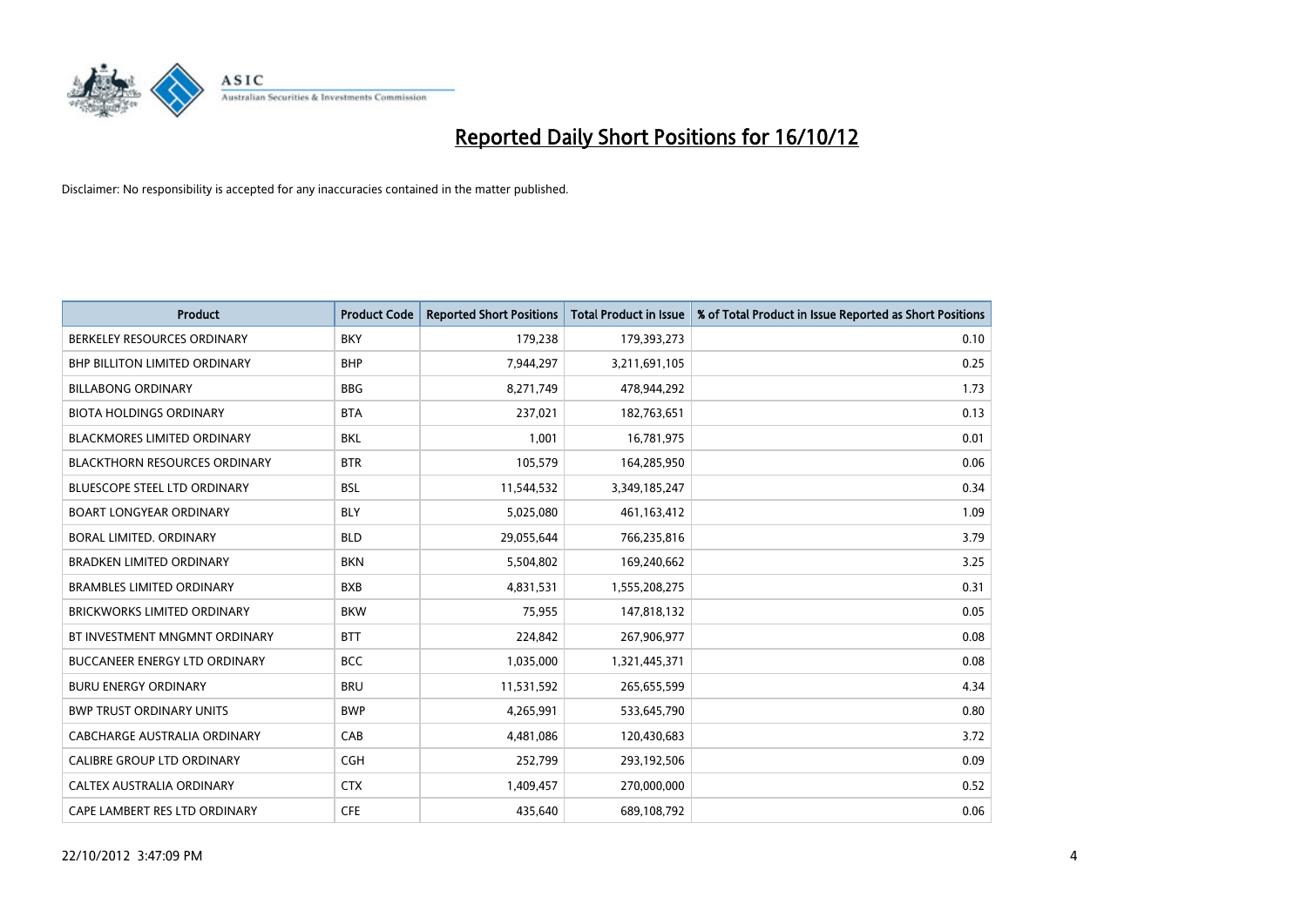

| <b>Product</b>                           | <b>Product Code</b> | <b>Reported Short Positions</b> | <b>Total Product in Issue</b> | % of Total Product in Issue Reported as Short Positions |
|------------------------------------------|---------------------|---------------------------------|-------------------------------|---------------------------------------------------------|
| <b>CARABELLA RES LTD ORDINARY</b>        | <b>CLR</b>          | 76.079                          | 133,642,797                   | 0.06                                                    |
| <b>CARBON ENERGY ORDINARY</b>            | <b>CNX</b>          | 48,071                          | 776,306,566                   | 0.01                                                    |
| <b>CARDNO LIMITED ORDINARY</b>           | CDD                 | 1,817,604                       | 138,578,044                   | 1.31                                                    |
| CARNARVON PETROLEUM ORDINARY             | <b>CVN</b>          | 538,750                         | 797,569,646                   | 0.07                                                    |
| CARSALES.COM LTD ORDINARY                | <b>CRZ</b>          | 10,570,165                      | 235,162,628                   | 4.49                                                    |
| CENTRAL PETROLEUM ORDINARY               | <b>CTP</b>          | 1,184,464                       | 1,384,476,265                 | 0.09                                                    |
| CENTRO RETAIL AUST ORD/UNIT STAPLED SEC  | <b>CRF</b>          | 760,986                         | 1,427,391,696                 | 0.05                                                    |
| <b>CERAMIC FUEL CELLS ORDINARY</b>       | <b>CFU</b>          | 275                             | 1,558,731,320                 | 0.00                                                    |
| CFS RETAIL TRUST GRP STAPLED SECURITIES  | <b>CFX</b>          | 14,419,637                      | 2,828,495,659                 | 0.51                                                    |
| <b>CGA MINING LIMITED ORDINARY</b>       | <b>CGX</b>          | 83,971                          | 337,865,726                   | 0.02                                                    |
| CHALLENGER DIV.PRO. STAPLED UNITS        | <b>CDI</b>          | 17,786                          | 214,101,013                   | 0.01                                                    |
| <b>CHALLENGER INFRAST, STAPLED UNITS</b> | <b>CIF</b>          | 862,092                         | 316,223,785                   | 0.27                                                    |
| <b>CHALLENGER LIMITED ORDINARY</b>       | CGF                 | 4,968,057                       | 544,652,710                   | 0.91                                                    |
| CHARTER HALL GROUP STAPLED US PROHIBIT.  | <b>CHC</b>          | 218,891                         | 298,684,347                   | 0.07                                                    |
| <b>CHARTER HALL RETAIL UNITS</b>         | <b>COR</b>          | 2,368,758                       | 299,628,571                   | 0.79                                                    |
| <b>CHORUS LIMITED ORDINARY</b>           | <b>CNU</b>          | 846,974                         | 385,082,123                   | 0.22                                                    |
| CITIGOLD CORP LTD ORDINARY               | <b>CTO</b>          | 179,517                         | 1,238,622,051                 | 0.01                                                    |
| <b>CLOUGH LIMITED ORDINARY</b>           | <b>CLO</b>          | 91,710                          | 773,989,006                   | 0.01                                                    |
| COAL OF AFRICA LTD ORDINARY              | <b>CZA</b>          | 89,653                          | 800,951,034                   | 0.01                                                    |
| <b>COALSPUR MINES LTD ORDINARY</b>       | CPL                 | 12,013,331                      | 620,729,899                   | 1.94                                                    |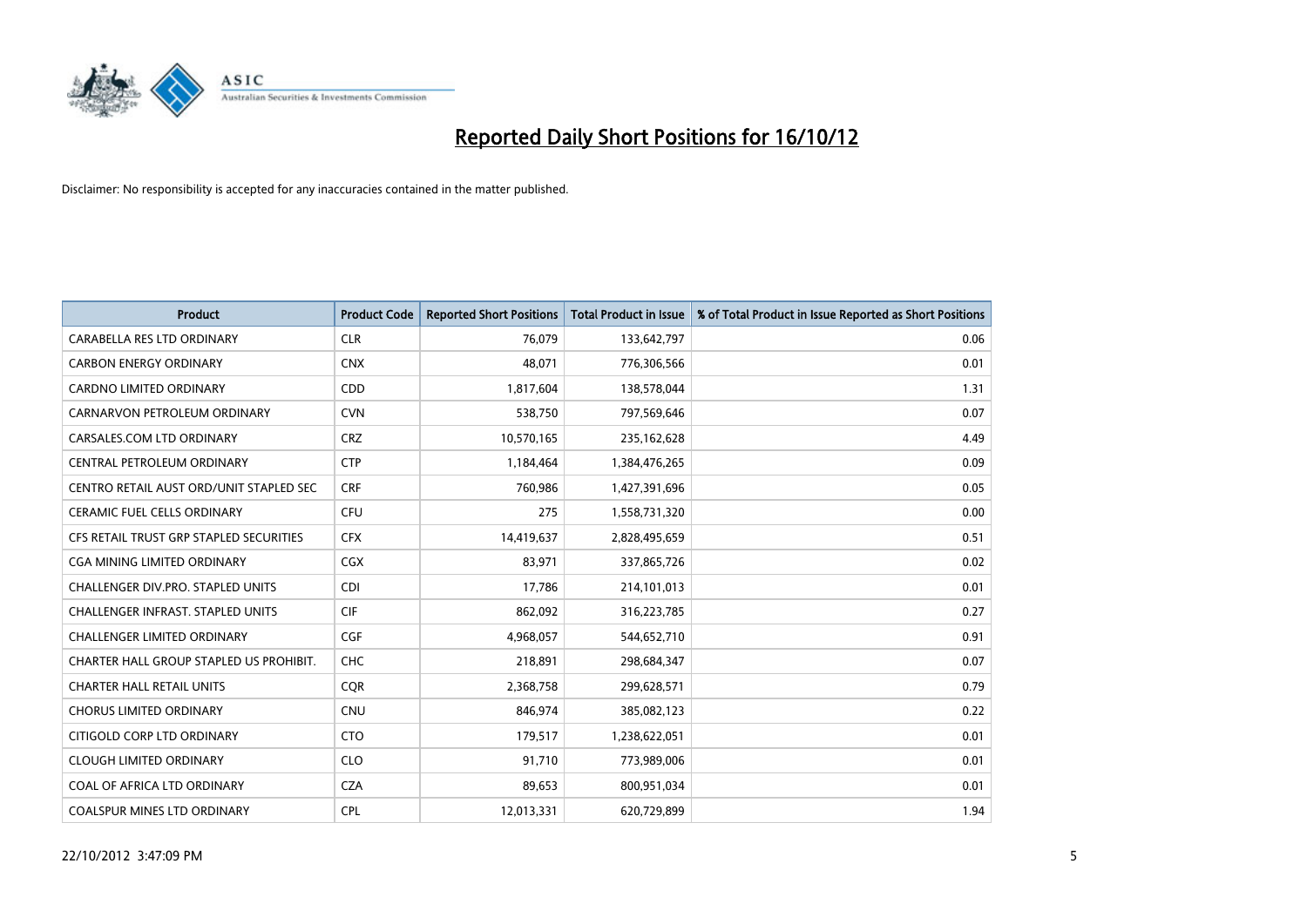

| <b>Product</b>                          | <b>Product Code</b> | <b>Reported Short Positions</b> | <b>Total Product in Issue</b> | % of Total Product in Issue Reported as Short Positions |
|-----------------------------------------|---------------------|---------------------------------|-------------------------------|---------------------------------------------------------|
| COCA-COLA AMATIL ORDINARY               | <b>CCL</b>          | 3,806,388                       | 762,133,414                   | 0.50                                                    |
| COCHLEAR LIMITED ORDINARY               | <b>COH</b>          | 4,125,660                       | 56,972,605                    | 7.24                                                    |
| COCKATOO COAL ORDINARY                  | <b>COK</b>          | 3,679,921                       | 1,016,746,908                 | 0.36                                                    |
| COMMONWEALTH BANK, ORDINARY             | <b>CBA</b>          | 13,422,494                      | 1,592,154,780                 | 0.84                                                    |
| <b>COMMONWEALTH PROP ORDINARY UNITS</b> | <b>CPA</b>          | 18,164,379                      | 2,347,003,413                 | 0.77                                                    |
| <b>COMPASS RESOURCES ORDINARY</b>       | <b>CMR</b>          | 7,472                           | 1,403,744,100                 | 0.00                                                    |
| <b>COMPUTERSHARE LTD ORDINARY</b>       | CPU                 | 5,470,338                       | 555,664,059                   | 0.98                                                    |
| CONSOLIDATED MEDIA, ORDINARY            | <b>CMI</b>          | 58,687                          | 561,834,996                   | 0.01                                                    |
| <b>COOPER ENERGY LTD ORDINARY</b>       | <b>COE</b>          | 367,116                         | 328,694,257                   | 0.11                                                    |
| <b>CORP TRAVEL LIMITED ORDINARY</b>     | <b>CTD</b>          | 69,664                          | 74,971,020                    | 0.09                                                    |
| <b>CREDIT CORP GROUP ORDINARY</b>       | <b>CCP</b>          | 20,731                          | 45,932,899                    | 0.05                                                    |
| <b>CROMWELL PROP STAPLED SECURITIES</b> | <b>CMW</b>          | 86,381                          | 1,222,114,479                 | 0.01                                                    |
| <b>CROWN LIMITED ORDINARY</b>           | <b>CWN</b>          | 5,386,568                       | 728,394,185                   | 0.74                                                    |
| <b>CSG LIMITED ORDINARY</b>             | <b>CSV</b>          | 492,319                         | 282,567,499                   | 0.17                                                    |
| <b>CSL LIMITED ORDINARY</b>             | <b>CSL</b>          | 2,657,084                       | 502,463,783                   | 0.53                                                    |
| <b>CSR LIMITED ORDINARY</b>             | <b>CSR</b>          | 32,443,386                      | 506,000,315                   | 6.41                                                    |
| <b>CUDECO LIMITED ORDINARY</b>          | CDU                 | 3,701,498                       | 188,343,961                   | 1.97                                                    |
| <b>CUE ENERGY RESOURCE ORDINARY</b>     | <b>CUE</b>          | 24,777                          | 698,119,720                   | 0.00                                                    |
| DART ENERGY LTD ORDINARY                | <b>DTE</b>          | 16,406,957                      | 812,740,406                   | 2.02                                                    |
| DAVID JONES LIMITED ORDINARY            | <b>DIS</b>          | 19,739,913                      | 528,655,600                   | 3.73                                                    |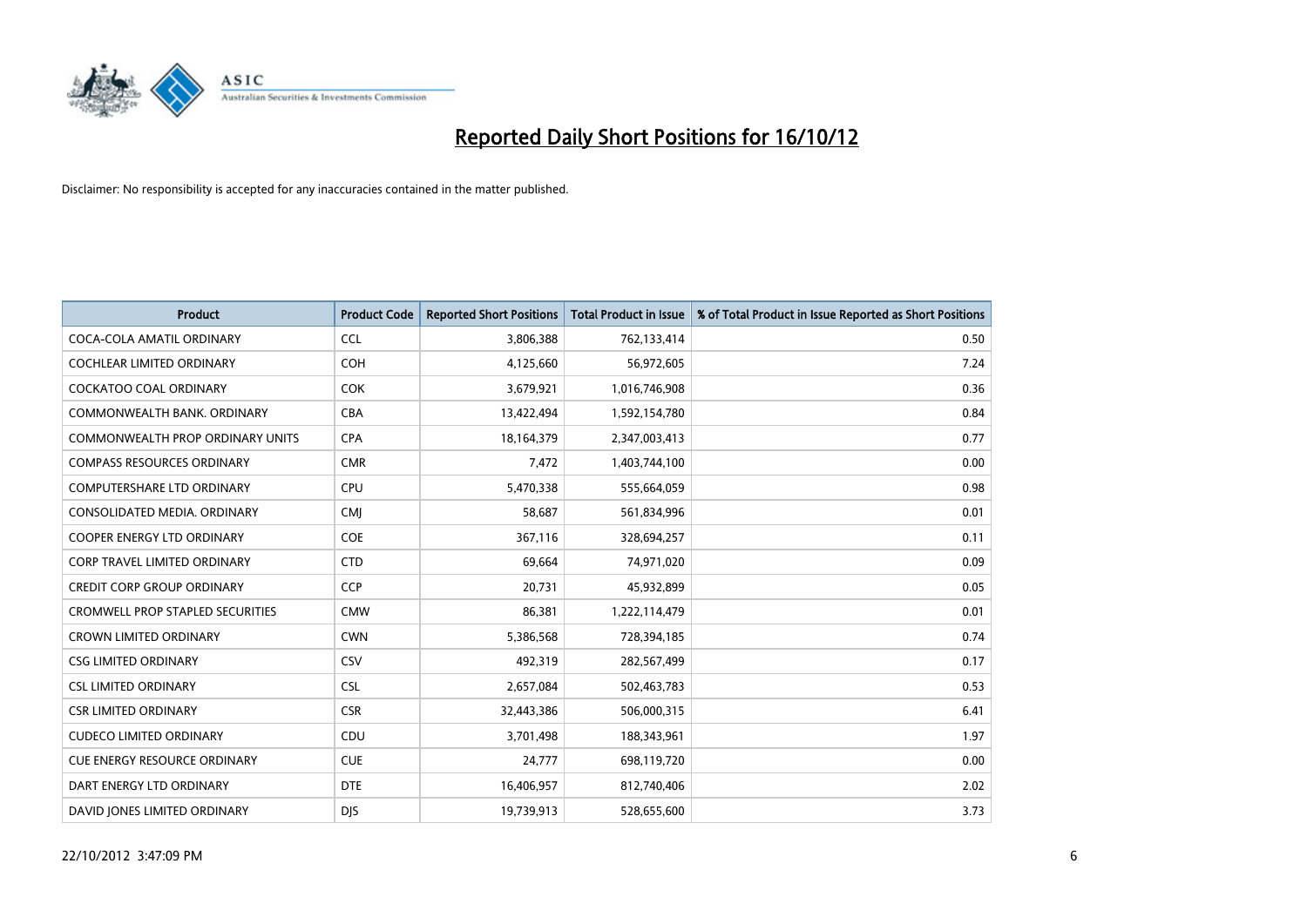

| <b>Product</b>                       | <b>Product Code</b> | <b>Reported Short Positions</b> | <b>Total Product in Issue</b> | % of Total Product in Issue Reported as Short Positions |
|--------------------------------------|---------------------|---------------------------------|-------------------------------|---------------------------------------------------------|
| <b>DECMIL GROUP LIMITED ORDINARY</b> | <b>DCG</b>          | 539,358                         | 168,203,219                   | 0.32                                                    |
| DEXUS PROPERTY GROUP STAPLED UNITS   | <b>DXS</b>          | 10,045,647                      | 4,839,024,176                 | 0.21                                                    |
| DISCOVERY METALS LTD ORDINARY        | <b>DML</b>          | 7,607,988                       | 484,771,941                   | 1.57                                                    |
| DJERRIWARRH ORDINARY                 | <b>DIW</b>          | 10                              | 218,589,718                   | 0.00                                                    |
| DOMINO PIZZA ENTERPR ORDINARY        | <b>DMP</b>          | 258,686                         | 70,092,674                    | 0.37                                                    |
| DORAY MINERALS LTD ORDINARY          | <b>DRM</b>          | 119,392                         | 94,070,503                    | 0.13                                                    |
| DOWNER EDI LIMITED ORDINARY          | <b>DOW</b>          | 10,635,198                      | 429,100,296                   | 2.48                                                    |
| DRILLSEARCH ENERGY ORDINARY          | <b>DLS</b>          | 1,537,301                       | 386,468,803                   | 0.40                                                    |
| DUET GROUP STAPLED US PROHIBIT.      | <b>DUE</b>          | 6,441,797                       | 1,116,638,606                 | 0.58                                                    |
| DULUXGROUP LIMITED ORDINARY          | <b>DLX</b>          | 3,298,791                       | 368,984,902                   | 0.89                                                    |
| ECHO ENTERTAINMENT ORDINARY          | EGP                 | 8,273,586                       | 825,672,730                   | 1.00                                                    |
| ELDERS LIMITED ORDINARY              | <b>ELD</b>          | 17,302,467                      | 448,598,480                   | 3.86                                                    |
| ELEMENTAL MINERALS ORDINARY          | <b>ELM</b>          | 143,230                         | 243,614,280                   | 0.06                                                    |
| <b>EMECO HOLDINGS ORDINARY</b>       | <b>EHL</b>          | 3,969,619                       | 631,237,586                   | 0.63                                                    |
| <b>ENDEAVOUR MIN CORP CDI 1:1</b>    | <b>EVR</b>          | 192,973                         | 124,063,901                   | 0.16                                                    |
| <b>ENERGY RESOURCES ORDINARY 'A'</b> | <b>ERA</b>          | 2,061,716                       | 517,725,062                   | 0.40                                                    |
| <b>ENERGY WORLD CORPOR, ORDINARY</b> | <b>EWC</b>          | 19,159,472                      | 1,734,166,672                 | 1.10                                                    |
| ENVESTRA LIMITED ORDINARY            | <b>ENV</b>          | 9,851,687                       | 1,572,392,111                 | 0.63                                                    |
| EVOLUTION MINING LTD ORDINARY        | <b>EVN</b>          | 1,691,151                       | 707,605,713                   | 0.24                                                    |
| FAIRFAX MEDIA LTD ORDINARY           | <b>FXI</b>          | 303,052,197                     | 2,351,955,725                 | 12.89                                                   |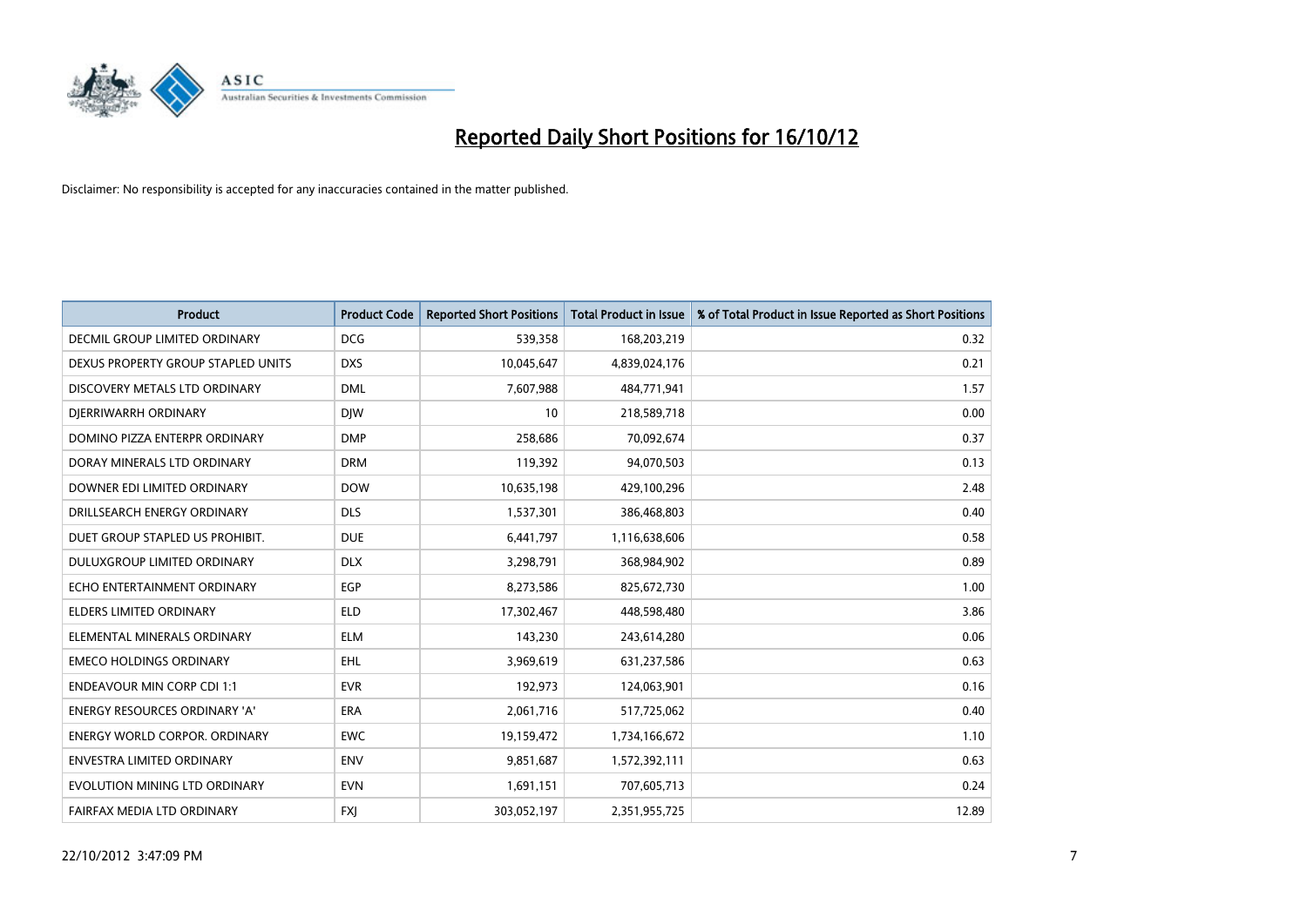

| <b>Product</b>                            | <b>Product Code</b> | <b>Reported Short Positions</b> | <b>Total Product in Issue</b> | % of Total Product in Issue Reported as Short Positions |
|-------------------------------------------|---------------------|---------------------------------|-------------------------------|---------------------------------------------------------|
| FISHER & PAYKEL H. ORDINARY               | <b>FPH</b>          | 34,877                          | 538,095,634                   | 0.01                                                    |
| FKP PROPERTY GROUP STAPLED SECURITIES     | <b>FKP</b>          | 71,490,275                      | 2,251,016,386                 | 3.18                                                    |
| FLEETWOOD CORP ORDINARY                   | <b>FWD</b>          | 1,337,224                       | 59,781,187                    | 2.24                                                    |
| FLETCHER BUILDING ORDINARY                | <b>FBU</b>          | 8,221,893                       | 682,866,936                   | 1.20                                                    |
| <b>FLEXIGROUP LIMITED ORDINARY</b>        | <b>FXL</b>          | 14,502                          | 286,986,003                   | 0.01                                                    |
| <b>FLIGHT CENTRE ORDINARY</b>             | <b>FLT</b>          | 4,136,442                       | 100,149,257                   | 4.13                                                    |
| <b>FLINDERS MINES LTD ORDINARY</b>        | <b>FMS</b>          | 972,411                         | 1,821,300,404                 | 0.05                                                    |
| <b>FOCUS MINERALS LTD ORDINARY</b>        | <b>FML</b>          | 158,163                         | 4,320,773,701                 | 0.00                                                    |
| FORGE GROUP LIMITED ORDINARY              | FGE                 | 517,240                         | 86,169,014                    | 0.60                                                    |
| FORTESCUE METALS GRP ORDINARY             | <b>FMG</b>          | 169,019,510                     | 3,113,798,659                 | 5.43                                                    |
| <b>G.U.D. HOLDINGS ORDINARY</b>           | GUD                 | 533,562                         | 71,341,319                    | 0.75                                                    |
| <b>G8 EDUCATION LIMITED ORDINARY</b>      | GEM                 | 48,831                          | 236,093,926                   | 0.02                                                    |
| <b>GALAXY RESOURCES ORDINARY</b>          | GXY                 | 3,390,268                       | 506,359,341                   | 0.67                                                    |
| <b>GENETIC TECHNOLOGIES ORDINARY</b>      | <b>GTG</b>          | 1,364,100                       | 464,771,819                   | 0.29                                                    |
| <b>GEODYNAMICS LIMITED ORDINARY</b>       | GDY                 | 850                             | 406,452,608                   | 0.00                                                    |
| <b>GINDALBIE METALS LTD ORDINARY</b>      | GBG                 | 27,736,593                      | 1,247,487,454                 | 2.22                                                    |
| <b>GOODMAN FIELDER, ORDINARY</b>          | GFF                 | 21,439,602                      | 1,955,559,207                 | 1.10                                                    |
| <b>GOODMAN GROUP STAPLED US PROHIBIT.</b> | <b>GMG</b>          | 5,895,040                       | 1,607,517,309                 | 0.37                                                    |
| <b>GPT GROUP STAPLED SEC.</b>             | <b>GPT</b>          | 6,614,093                       | 1,766,785,075                 | 0.37                                                    |
| <b>GRAINCORP LIMITED A CLASS ORDINARY</b> | <b>GNC</b>          | 2.702.620                       | 228,241,481                   | 1.18                                                    |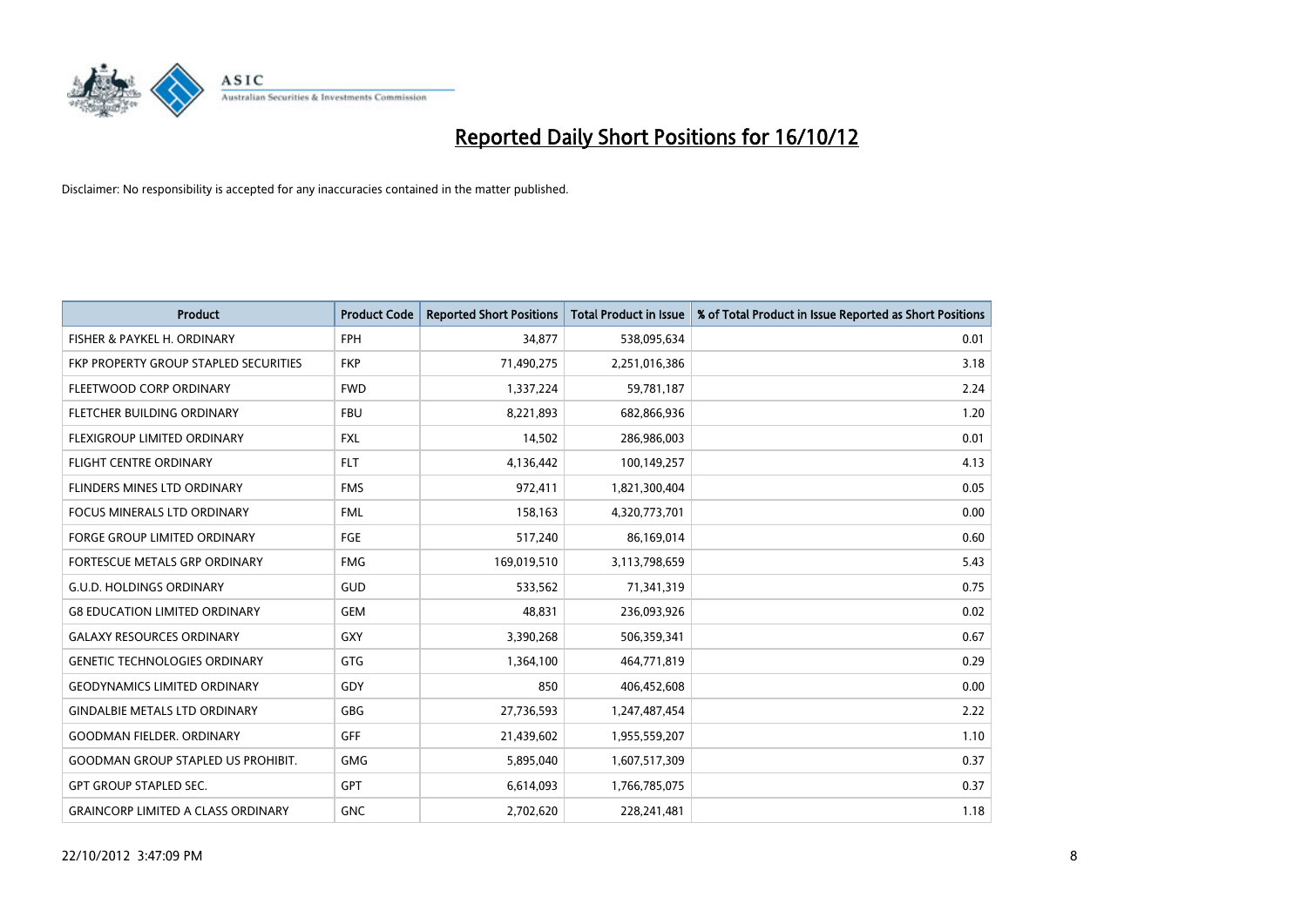

| <b>Product</b>                        | <b>Product Code</b> | <b>Reported Short Positions</b> | <b>Total Product in Issue</b> | % of Total Product in Issue Reported as Short Positions |
|---------------------------------------|---------------------|---------------------------------|-------------------------------|---------------------------------------------------------|
| <b>GRANGE RESOURCES, ORDINARY</b>     | <b>GRR</b>          | 2,299,810                       | 1,155,487,102                 | 0.20                                                    |
| <b>GREENLAND MIN EN LTD ORDINARY</b>  | GGG                 | 3,600,408                       | 457,171,822                   | 0.79                                                    |
| <b>GRYPHON MINERALS LTD ORDINARY</b>  | GRY                 | 14,809,773                      | 348,264,983                   | 4.25                                                    |
| <b>GUILDFORD COAL LTD ORDINARY</b>    | <b>GUF</b>          | 2,160,914                       | 521,046,899                   | 0.41                                                    |
| <b>GUIARAT NRE COAL LTD ORDINARY</b>  | <b>GNM</b>          | 8,100                           | 1,123,137,858                 | 0.00                                                    |
| <b>GUNNS LIMITED ORDINARY</b>         | <b>GNS</b>          | 48,843,804                      | 848,401,559                   | 5.76                                                    |
| <b>GWA GROUP LTD ORDINARY</b>         | <b>GWA</b>          | 2,705,345                       | 304,706,899                   | 0.89                                                    |
| HARVEY NORMAN ORDINARY                | <b>HVN</b>          | 64,468,782                      | 1,062,316,784                 | 6.07                                                    |
| HASTIE GROUP LIMITED ORDINARY         | <b>HST</b>          | 233,914                         | 137,353,504                   | 0.17                                                    |
| HASTINGS DIVERSIFIED STAPLED SECURITY | <b>HDF</b>          | 125,510                         | 560,324,158                   | 0.02                                                    |
| <b>HENDERSON GROUP CDI 1:1</b>        | <b>HGG</b>          | 5,512,964                       | 706,654,885                   | 0.78                                                    |
| HFA HOLDINGS LIMITED ORDINARY         | <b>HFA</b>          | 3,809                           | 117,332,831                   | 0.00                                                    |
| HILLGROVE RES LTD ORDINARY            | <b>HGO</b>          | 3,096,219                       | 1,022,760,221                 | 0.30                                                    |
| HILLS HOLDINGS LTD ORDINARY           | <b>HIL</b>          | 2,609,483                       | 246,500,444                   | 1.06                                                    |
| HORIZON OIL LIMITED ORDINARY          | <b>HZN</b>          | 30,606,152                      | 1,130,811,515                 | 2.71                                                    |
| ICON ENERGY LIMITED ORDINARY          | <b>ICN</b>          | 72                              | 469,301,394                   | 0.00                                                    |
| <b>ILUKA RESOURCES ORDINARY</b>       | ILU                 | 45,402,767                      | 418,700,517                   | 10.84                                                   |
| <b>IMDEX LIMITED ORDINARY</b>         | <b>IMD</b>          | 1,018,359                       | 208,235,426                   | 0.49                                                    |
| <b>INCITEC PIVOT ORDINARY</b>         | <b>IPL</b>          | 6,814,356                       | 1,628,730,107                 | 0.42                                                    |
| <b>INDEPENDENCE GROUP ORDINARY</b>    | <b>IGO</b>          | 3,070,149                       | 232,882,535                   | 1.32                                                    |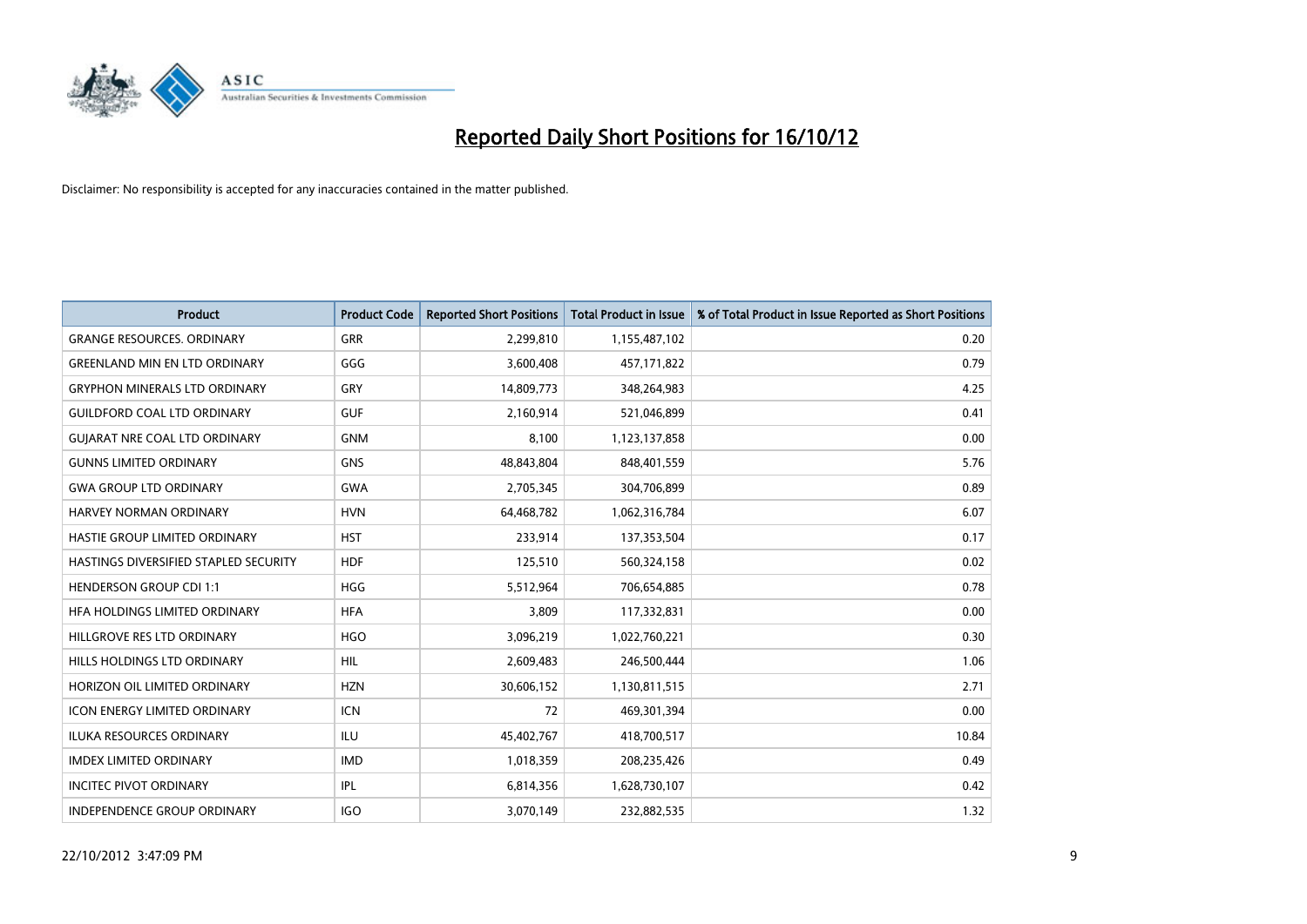

| <b>Product</b>                                  | <b>Product Code</b> | <b>Reported Short Positions</b> | <b>Total Product in Issue</b> | % of Total Product in Issue Reported as Short Positions |
|-------------------------------------------------|---------------------|---------------------------------|-------------------------------|---------------------------------------------------------|
| <b>INDOPHIL RESOURCES ORDINARY</b>              | <b>IRN</b>          | 494,325                         | 1,203,146,194                 | 0.04                                                    |
| INDUSTREA LIMITED ORDINARY                      | <b>IDL</b>          | 8,956,268                       | 370,268,218                   | 2.42                                                    |
| <b>INFIGEN ENERGY STAPLED SECURITIES</b>        | <b>IFN</b>          | 3,372,936                       | 762,265,972                   | 0.44                                                    |
| INSURANCE AUSTRALIA ORDINARY                    | IAG                 | 2,756,407                       | 2,079,034,021                 | 0.13                                                    |
| <b>INTEGRA MINING LTD, ORDINARY</b>             | <b>IGR</b>          | 781,577                         | 934,440,899                   | 0.08                                                    |
| <b>INTREPID MINES ORDINARY</b>                  | <b>IAU</b>          | 4,968,626                       | 553,751,671                   | 0.90                                                    |
| <b>INVESTA OFFICE FUND STAPLED SECURITIES</b>   | <b>IOF</b>          | 1,601,306                       | 614,047,458                   | 0.26                                                    |
| <b>INVOCARE LIMITED ORDINARY</b>                | <b>IVC</b>          | 2,362,500                       | 110,030,298                   | 2.15                                                    |
| ION LIMITED ORDINARY                            | <b>ION</b>          | 164,453                         | 256,365,105                   | 0.06                                                    |
| <b>IOOF HOLDINGS LTD ORDINARY</b>               | IFL                 | 1,422,961                       | 229,794,395                   | 0.62                                                    |
| <b>IRESS LIMITED ORDINARY</b>                   | <b>IRE</b>          | 684,293                         | 128,620,231                   | 0.53                                                    |
| <b>ISHARES S&amp;P EU 350 CDI 1:1</b>           | <b>IEU</b>          | 1,497                           | 50,800,000                    | 0.00                                                    |
| <b>IVANHOE AUSTRALIA ORDINARY</b>               | <b>IVA</b>          | 1,163,327                       | 555,583,643                   | 0.21                                                    |
| <b>JAMES HARDIE INDUST CHESS DEPOSITARY INT</b> | <b>IHX</b>          | 7,341,261                       | 439,580,130                   | 1.67                                                    |
| <b>JB HI-FI LIMITED ORDINARY</b>                | <b>IBH</b>          | 21,514,282                      | 98,850,643                    | 21.76                                                   |
| <b>JUPITER MINES ORDINARY</b>                   | <b>IMS</b>          | 481                             | 2,281,835,383                 | 0.00                                                    |
| KAGARA LTD ORDINARY                             | <b>KZL</b>          | 1,754,042                       | 798,953,117                   | 0.22                                                    |
| KANGAROO RES LTD ORDINARY                       | <b>KRL</b>          | 191,687                         | 3,434,430,012                 | 0.01                                                    |
| KAROON GAS AUSTRALIA ORDINARY                   | <b>KAR</b>          | 580,742                         | 221,420,769                   | 0.26                                                    |
| KATHMANDU HOLD LTD ORDINARY                     | <b>KMD</b>          | 655,331                         | 200,165,940                   | 0.33                                                    |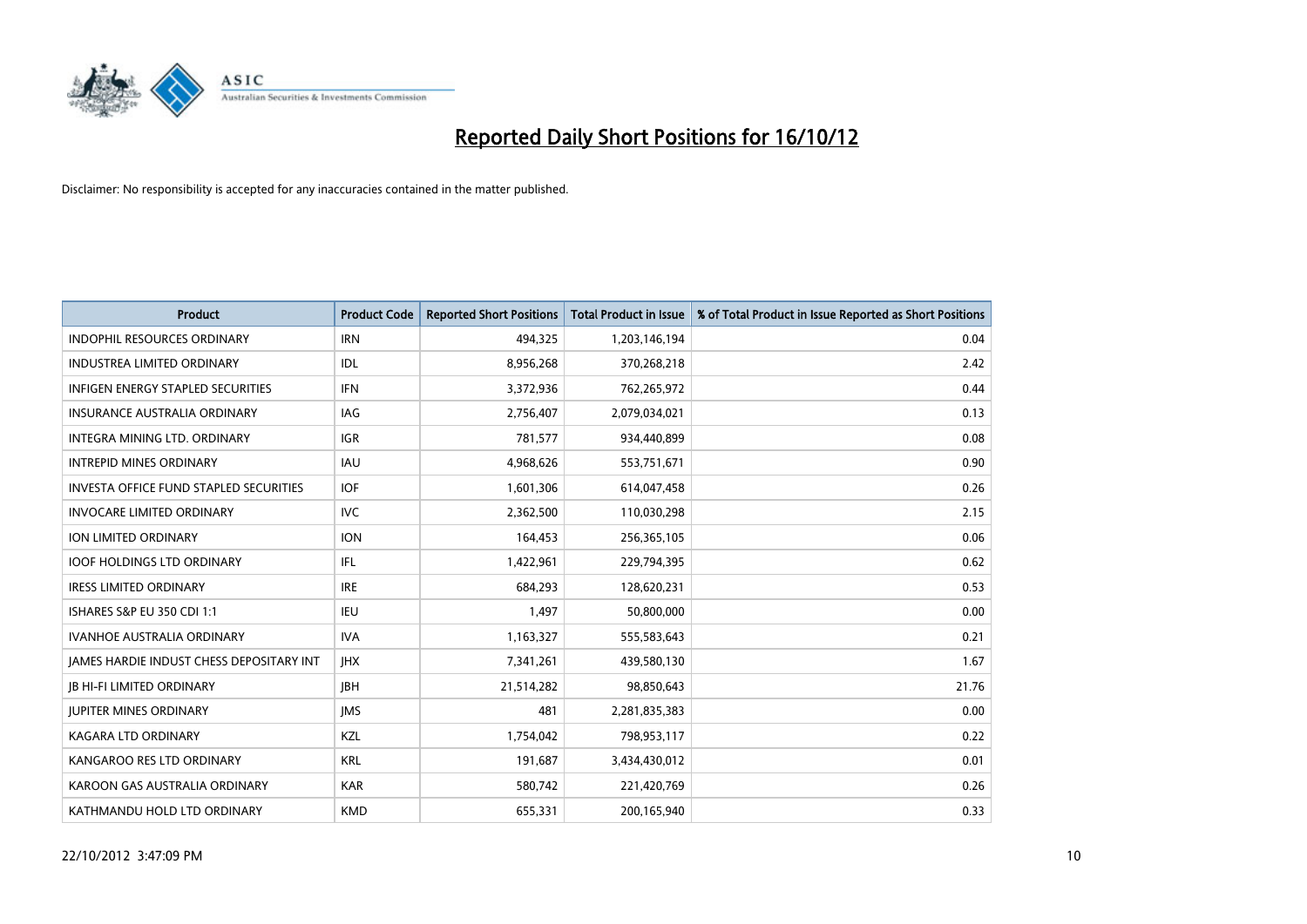

| <b>Product</b>                        | <b>Product Code</b> | <b>Reported Short Positions</b> | <b>Total Product in Issue</b> | % of Total Product in Issue Reported as Short Positions |
|---------------------------------------|---------------------|---------------------------------|-------------------------------|---------------------------------------------------------|
| <b>KENTOR GOLD LIMITED ORDINARY</b>   | KGL                 | 275                             | 140,040,563                   | 0.00                                                    |
| KINGSGATE CONSOLID. ORDINARY          | <b>KCN</b>          | 4,341,549                       | 151,744,838                   | 2.86                                                    |
| KINGSROSE MINING LTD ORDINARY         | <b>KRM</b>          | 6,720                           | 289,893,617                   | 0.00                                                    |
| LEIGHTON HOLDINGS ORDINARY            | LEI                 | 8,951,400                       | 337,088,765                   | 2.66                                                    |
| LEND LEASE GROUP UNIT/ORD STAPLED     | LLC                 | 3,574,599                       | 574,351,883                   | 0.62                                                    |
| LINC ENERGY LTD ORDINARY              | <b>LNC</b>          | 5,012,985                       | 504,487,631                   | 0.99                                                    |
| LIQUEFIED NATURAL ORDINARY            | <b>LNG</b>          | 272,800                         | 267,699,015                   | 0.10                                                    |
| LYNAS CORPORATION ORDINARY            | <b>LYC</b>          | 225,980,579                     | 1,716,159,363                 | 13.17                                                   |
| M2 TELECOMMUNICATION ORDINARY         | <b>MTU</b>          | 2,715,173                       | 156,931,954                   | 1.73                                                    |
| <b>MACA LIMITED ORDINARY</b>          | <b>MLD</b>          | 42,889                          | 150,000,000                   | 0.03                                                    |
| <b>MACMAHON HOLDINGS ORDINARY</b>     | <b>MAH</b>          | 4,822,117                       | 741,316,038                   | 0.65                                                    |
| MACQ ATLAS ROADS GRP ORDINARY STAPLED | <b>MQA</b>          | 2,993,980                       | 478,531,436                   | 0.63                                                    |
| MACQUARIE GROUP LTD ORDINARY          | <b>MOG</b>          | 5,946,648                       | 339,207,464                   | 1.75                                                    |
| MAGELLAN FIN GRP LTD ORDINARY         | <b>MFG</b>          | 1,144                           | 152,558,341                   | 0.00                                                    |
| <b>MARENGO MINING ORDINARY</b>        | <b>MGO</b>          | 39,850                          | 1,137,720,551                 | 0.00                                                    |
| MATRIX C & E LTD ORDINARY             | <b>MCE</b>          | 3,660,117                       | 94,555,428                    | 3.87                                                    |
| <b>MAVERICK DRILLING ORDINARY</b>     | <b>MAD</b>          | 454,465                         | 452,726,751                   | 0.10                                                    |
| MAYNE PHARMA LTD ORDINARY             | <b>MYX</b>          | 98,329                          | 152,153,044                   | 0.06                                                    |
| MCMILLAN SHAKESPEARE ORDINARY         | <b>MMS</b>          | 33,386                          | 74,523,965                    | 0.04                                                    |
| MEDUSA MINING LTD ORDINARY            | <b>MML</b>          | 1,364,257                       | 188,903,911                   | 0.72                                                    |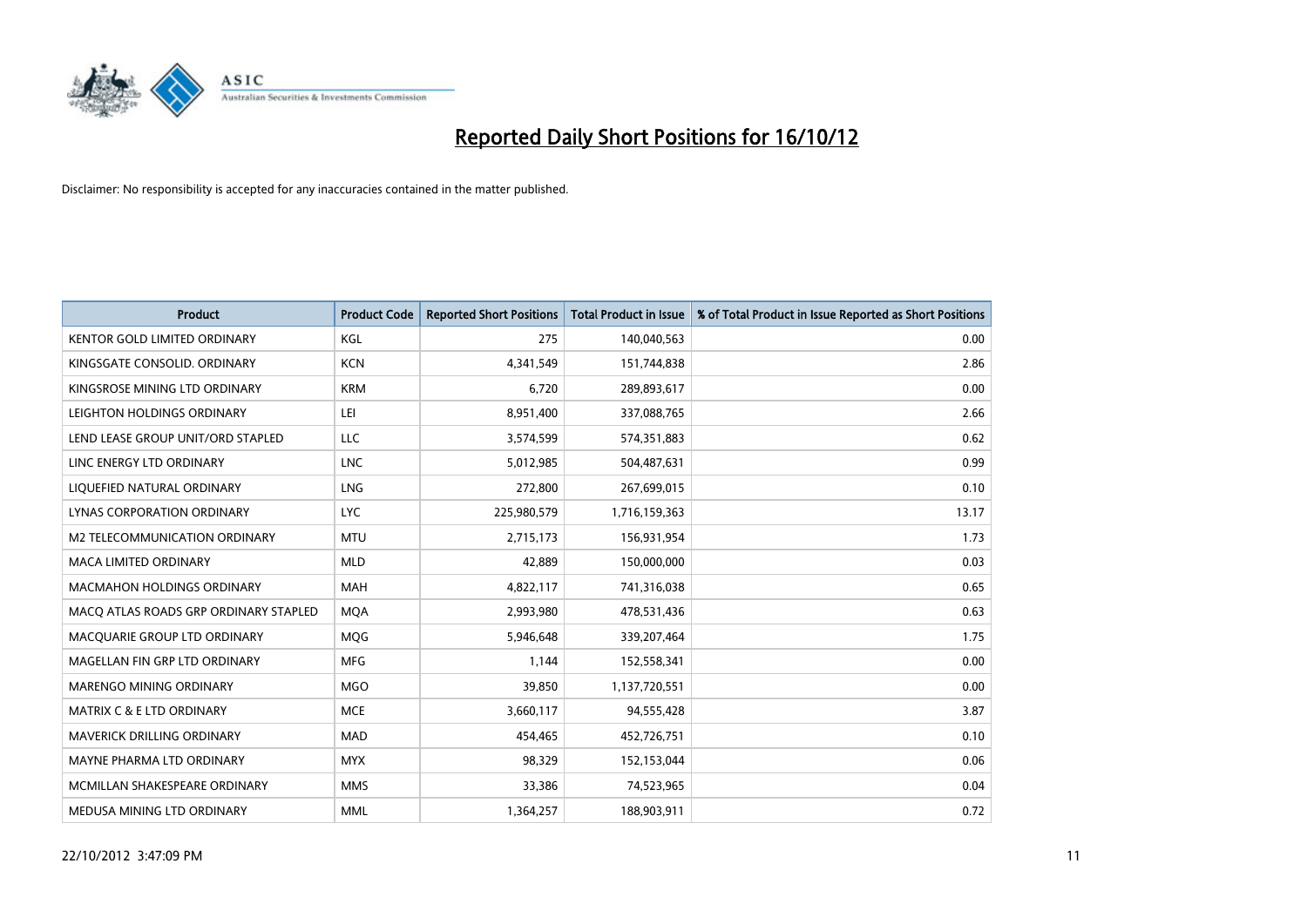

| <b>Product</b>                     | <b>Product Code</b> | <b>Reported Short Positions</b> | <b>Total Product in Issue</b> | % of Total Product in Issue Reported as Short Positions |
|------------------------------------|---------------------|---------------------------------|-------------------------------|---------------------------------------------------------|
| MEO AUSTRALIA LTD ORDINARY         | <b>MEO</b>          | 3,676,132                       | 539,913,260                   | 0.68                                                    |
| <b>MERMAID MARINE ORDINARY</b>     | <b>MRM</b>          | 1,632,208                       | 223,551,342                   | 0.73                                                    |
| MESOBLAST LIMITED ORDINARY         | <b>MSB</b>          | 17,437,393                      | 284,478,361                   | 6.13                                                    |
| METALS X LIMITED ORDINARY          | <b>MLX</b>          | 2,808,738                       | 1,316,663,257                 | 0.21                                                    |
| METCASH LIMITED ORDINARY           | <b>MTS</b>          | 51,339,583                      | 880,704,786                   | 5.83                                                    |
| MICLYN EXP OFFSHR ORDINARY         | <b>MIO</b>          | 105,614                         | 278,639,188                   | 0.04                                                    |
| <b>MILTON CORPORATION ORDINARY</b> | <b>MLT</b>          | 12,800                          | 121,625,655                   | 0.01                                                    |
| MINCOR RESOURCES NL ORDINARY       | <b>MCR</b>          | 1,415,176                       | 188,208,274                   | 0.75                                                    |
| MINERAL DEPOSITS ORDINARY          | <b>MDL</b>          | 389,554                         | 83,538,786                    | 0.47                                                    |
| MINERAL RESOURCES, ORDINARY        | <b>MIN</b>          | 1,343,234                       | 185,006,018                   | 0.73                                                    |
| MIRABELA NICKEL LTD ORDINARY       | <b>MBN</b>          | 8,811,939                       | 876,582,736                   | 1.01                                                    |
| MIRVAC GROUP STAPLED SECURITIES    | <b>MGR</b>          | 25,497,763                      | 3,425,587,451                 | 0.74                                                    |
| MOLOPO ENERGY LTD ORDINARY         | <b>MPO</b>          | 462,590                         | 245,849,711                   | 0.19                                                    |
| MONADELPHOUS GROUP ORDINARY        | <b>MND</b>          | 4,850,598                       | 90,663,543                    | 5.35                                                    |
| MORTGAGE CHOICE LTD ORDINARY       | <b>MOC</b>          | 2,450,632                       | 122,819,572                   | 2.00                                                    |
| MOUNT GIBSON IRON ORDINARY         | <b>MGX</b>          | 3,180,720                       | 1,085,728,430                 | 0.29                                                    |
| MURCHISON METALS LTD ORDINARY      | <b>MMX</b>          | 1,129,720                       | 450,427,346                   | 0.25                                                    |
| MYER HOLDINGS LTD ORDINARY         | <b>MYR</b>          | 39,516,627                      | 583,384,551                   | 6.77                                                    |
| NATIONAL AUST, BANK ORDINARY       | <b>NAB</b>          | 12,045,078                      | 2,297,237,138                 | 0.52                                                    |
| NAVITAS LIMITED ORDINARY           | <b>NVT</b>          | 8,277,920                       | 375,367,918                   | 2.21                                                    |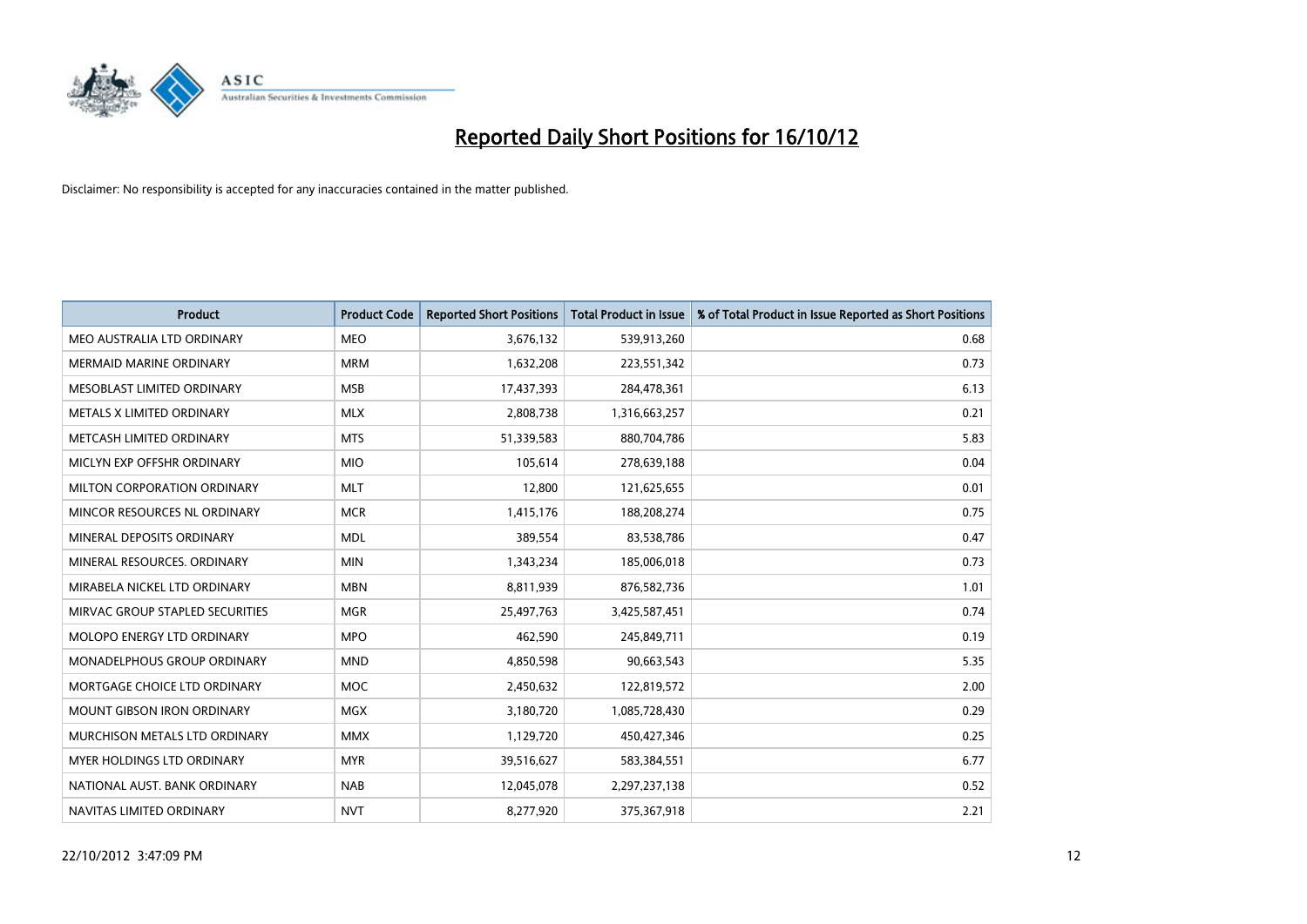

| <b>Product</b>                        | <b>Product Code</b> | <b>Reported Short Positions</b> | <b>Total Product in Issue</b> | % of Total Product in Issue Reported as Short Positions |
|---------------------------------------|---------------------|---------------------------------|-------------------------------|---------------------------------------------------------|
| NEON ENERGY LIMITED ORDINARY          | <b>NEN</b>          | 4,582,639                       | 509,439,518                   | 0.90                                                    |
| NEW HOPE CORPORATION ORDINARY         | <b>NHC</b>          | 1,536,079                       | 830,526,815                   | 0.18                                                    |
| NEW STANDARD ENERGY ORDINARY          | <b>NSE</b>          | 78,529                          | 305,331,847                   | 0.03                                                    |
| NEWCREST MINING ORDINARY              | <b>NCM</b>          | 2,801,384                       | 765,000,000                   | 0.37                                                    |
| NEWS CORP A NON-VOTING CDI            | <b>NWSLV</b>        | 1,926,552                       | 1,553,815,623                 | 0.12                                                    |
| NEWS CORP B VOTING CDI                | <b>NWS</b>          | 1,750,529                       | 798,520,953                   | 0.22                                                    |
| NEWSAT LIMITED ORDINARY               | <b>NWT</b>          | 70,000                          | 233,052,157                   | 0.03                                                    |
| NEXTDC LIMITED ORDINARY               | <b>NXT</b>          | 643,442                         | 150,602,388                   | 0.43                                                    |
| NEXUS ENERGY LIMITED ORDINARY         | <b>NXS</b>          | 2,929,744                       | 1,329,821,159                 | 0.22                                                    |
| NIDO PETROLEUM ORDINARY               | <b>NDO</b>          | 105,293                         | 1,390,829,818                 | 0.01                                                    |
| NOBLE MINERAL RES ORDINARY            | <b>NMG</b>          | 3,671,346                       | 655,522,952                   | 0.56                                                    |
| NORFOLK GROUP ORDINARY                | <b>NFK</b>          | 350                             | 158,890,730                   | 0.00                                                    |
| NORTHERN IRON LTD ORDINARY            | <b>NFE</b>          | 673,308                         | 475,971,207                   | 0.14                                                    |
| NORTHERN STAR ORDINARY                | <b>NST</b>          | 840,723                         | 423,968,168                   | 0.20                                                    |
| NRW HOLDINGS LIMITED ORDINARY         | <b>NWH</b>          | 1,864,092                       | 278,888,011                   | 0.67                                                    |
| NUFARM LIMITED ORDINARY               | <b>NUF</b>          | 6,586,040                       | 262,142,247                   | 2.51                                                    |
| OCEANAGOLD CORP. CHESS DEPOSITARY INT | <b>OGC</b>          | 863,577                         | 263,278,752                   | 0.33                                                    |
| OIL SEARCH LTD ORDINARY               | OSH                 | 2,484,713                       | 1,334,756,742                 | 0.19                                                    |
| OM HOLDINGS LIMITED ORDINARY          | OMH                 | 4,237,895                       | 673,423,337                   | 0.63                                                    |
| ORICA LIMITED ORDINARY                | ORI                 | 2,279,188                       | 365,642,802                   | 0.62                                                    |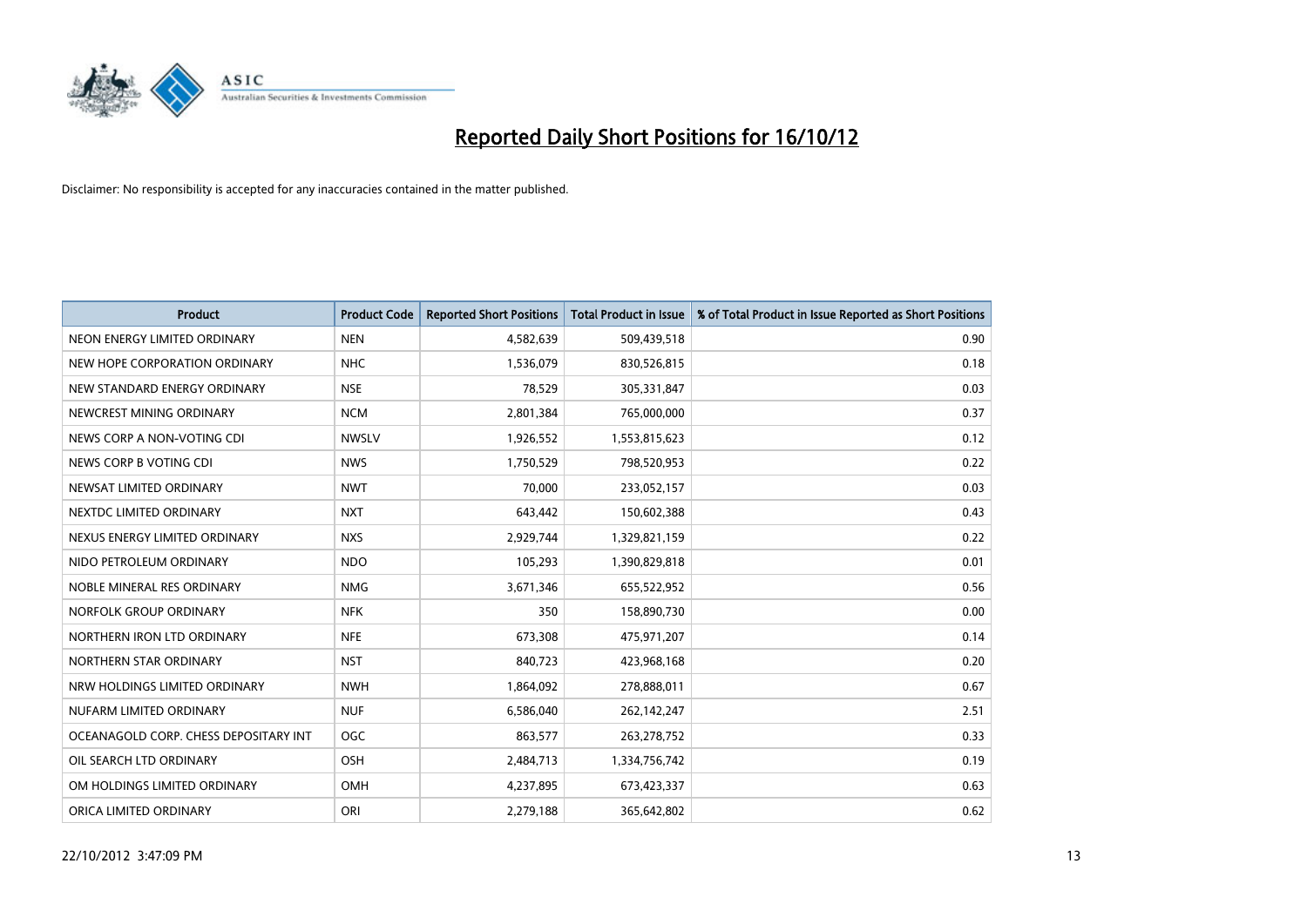

| <b>Product</b>               | <b>Product Code</b> | <b>Reported Short Positions</b> | <b>Total Product in Issue</b> | % of Total Product in Issue Reported as Short Positions |
|------------------------------|---------------------|---------------------------------|-------------------------------|---------------------------------------------------------|
| ORIGIN ENERGY ORDINARY       | <b>ORG</b>          | 7,350,898                       | 1,093,608,829                 | 0.67                                                    |
| OROCOBRE LIMITED ORDINARY    | <b>ORE</b>          | 258,495                         | 103,195,029                   | 0.25                                                    |
| OROTONGROUP LIMITED ORDINARY | ORL                 | 185,397                         | 40,880,902                    | 0.45                                                    |
| OZ MINERALS ORDINARY         | OZL                 | 1,655,487                       | 303,470,022                   | 0.55                                                    |
| PACIFIC BRANDS ORDINARY      | <b>PBG</b>          | 5,967,491                       | 912,915,695                   | 0.65                                                    |
| PALADIN ENERGY LTD ORDINARY  | <b>PDN</b>          | 68,779,057                      | 836,825,651                   | 8.22                                                    |
| PANAUST LIMITED ORDINARY     | <b>PNA</b>          | 3,517,845                       | 605,443,685                   | 0.58                                                    |
| PANCONTINENTAL OIL ORDINARY  | PCL                 | 233,335                         | 1,148,744,096                 | 0.02                                                    |
| PANORAMIC RESOURCES ORDINARY | PAN                 | 1,975,084                       | 255,681,195                   | 0.77                                                    |
| PAPERLINX LIMITED ORDINARY   | <b>PPX</b>          | 67,945                          | 609,280,761                   | 0.01                                                    |
| PAPILLON RES LTD ORDINARY    | <b>PIR</b>          | 3,958,621                       | 248,800,149                   | 1.59                                                    |
| PEET LIMITED ORDINARY        | <b>PPC</b>          | 652,369                         | 321,013,141                   | 0.20                                                    |
| PERILYA LIMITED ORDINARY     | PEM                 | 514                             | 769,316,426                   | 0.00                                                    |
| PERPETUAL LIMITED ORDINARY   | <b>PPT</b>          | 2,057,080                       | 41,980,678                    | 4.90                                                    |
| PERSEUS MINING LTD ORDINARY  | PRU                 | 7,103,567                       | 457,962,088                   | 1.55                                                    |
| PHARMAXIS LTD ORDINARY       | <b>PXS</b>          | 993,741                         | 307,888,389                   | 0.32                                                    |
| PLATINUM ASSET ORDINARY      | <b>PTM</b>          | 1,656,250                       | 561,347,878                   | 0.30                                                    |
| PMI GOLD CORP CDI 1:1        | <b>PVM</b>          | 53,629                          | 75,645,355                    | 0.07                                                    |
| PMP LIMITED ORDINARY         | <b>PMP</b>          | 71,499                          | 323,781,124                   | 0.02                                                    |
| PRANA BIOTECHNOLOGY ORDINARY | PBT                 | 38,890                          | 340,689,928                   | 0.01                                                    |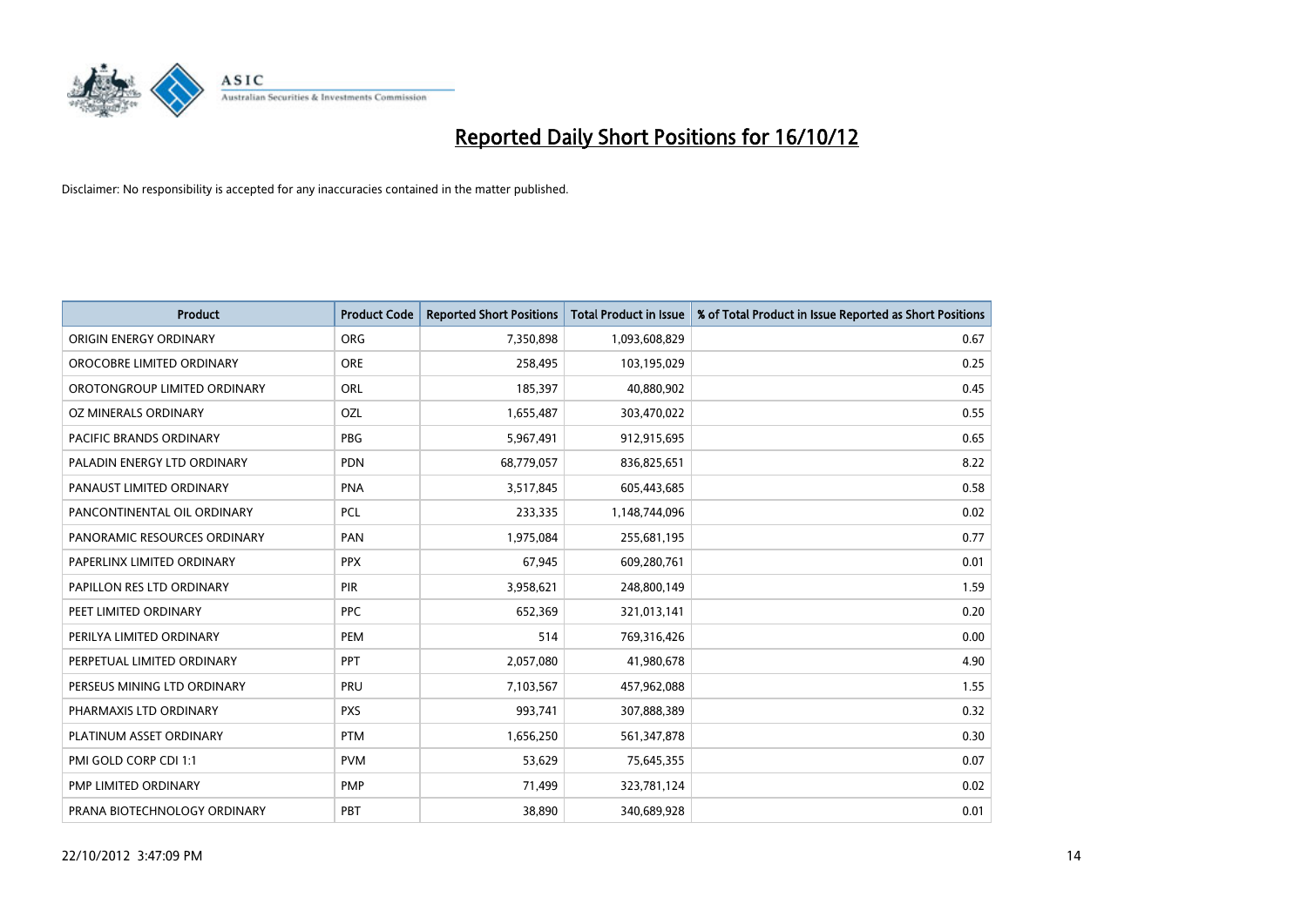

| <b>Product</b>                      | <b>Product Code</b> | <b>Reported Short Positions</b> | <b>Total Product in Issue</b> | % of Total Product in Issue Reported as Short Positions |
|-------------------------------------|---------------------|---------------------------------|-------------------------------|---------------------------------------------------------|
| PREMIER INVESTMENTS ORDINARY        | <b>PMV</b>          | 122,444                         | 155,260,478                   | 0.08                                                    |
| PRIMA BIOMED LTD ORDINARY           | <b>PRR</b>          | 4,875,000                       | 1,066,063,388                 | 0.46                                                    |
| PRIMARY HEALTH CARE ORDINARY        | PRY                 | 14,073,880                      | 501,717,314                   | 2.81                                                    |
| PRIMEAG AUSTRALIA ORDINARY          | PAG                 | 1                               | 266,394,444                   | 0.00                                                    |
| PROGRAMMED ORDINARY                 | PRG                 | 481,901                         | 118,175,280                   | 0.41                                                    |
| <b>QANTAS AIRWAYS ORDINARY</b>      | QAN                 | 10,709,596                      | 2,265,123,620                 | 0.47                                                    |
| <b>OBE INSURANCE GROUP ORDINARY</b> | <b>OBE</b>          | 59,267,076                      | 1,196,747,582                 | 4.95                                                    |
| OR NATIONAL LIMITED ORDINARY        | <b>ORN</b>          | 4,792,196                       | 2,426,618,941                 | 0.20                                                    |
| <b>QUBE LOGISTICS HLDG ORDINARY</b> | QUB                 | 5,159,759                       | 921,407,185                   | 0.56                                                    |
| RAMELIUS RESOURCES ORDINARY         | <b>RMS</b>          | 1,888,877                       | 336,256,949                   | 0.56                                                    |
| RAMSAY HEALTH CARE ORDINARY         | <b>RHC</b>          | 2,007,268                       | 202,081,252                   | 0.99                                                    |
| <b>RCR TOMLINSON ORDINARY</b>       | <b>RCR</b>          | 106,696                         | 132,406,265                   | 0.08                                                    |
| <b>REA GROUP ORDINARY</b>           | <b>REA</b>          | 94,696                          | 131,714,699                   | 0.07                                                    |
| <b>RECKON LIMITED ORDINARY</b>      | <b>RKN</b>          | 590,650                         | 129,488,015                   | 0.46                                                    |
| <b>RED 5 LIMITED ORDINARY</b>       | <b>RED</b>          | 85,132                          | 135,488,008                   | 0.06                                                    |
| RED FORK ENERGY ORDINARY            | <b>RFE</b>          | 1,354,749                       | 384,951,719                   | 0.35                                                    |
| REDBANK ENERGY LTD ORDINARY         | AEJ                 | 13                              | 786,287                       | 0.00                                                    |
| REDFLEX HOLDINGS ORDINARY           | <b>RDF</b>          | 2,826                           | 110,762,310                   | 0.00                                                    |
| REECE AUSTRALIA LTD. ORDINARY       | <b>REH</b>          | 552                             | 99,600,000                    | 0.00                                                    |
| REED RESOURCES LTD ORDINARY         | <b>RDR</b>          | 59.800                          | 464.112.073                   | 0.01                                                    |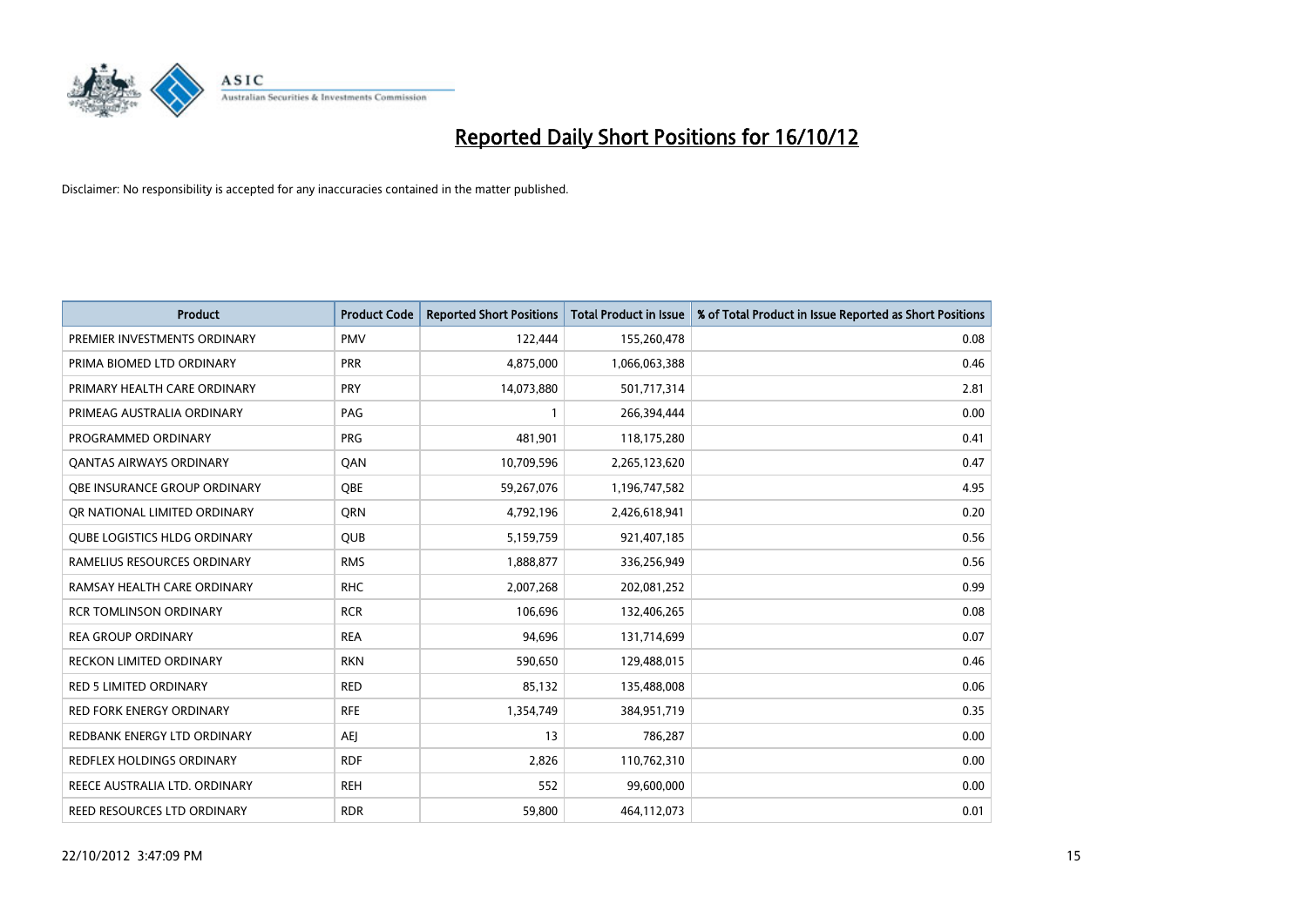

| <b>Product</b>                  | <b>Product Code</b> | <b>Reported Short Positions</b> | <b>Total Product in Issue</b> | % of Total Product in Issue Reported as Short Positions |
|---------------------------------|---------------------|---------------------------------|-------------------------------|---------------------------------------------------------|
| <b>REGIS RESOURCES ORDINARY</b> | <b>RRL</b>          | 545,083                         | 454,904,360                   | 0.12                                                    |
| RESMED INC CDI 10:1             | <b>RMD</b>          | 1,695,797                       | 1,556,242,300                 | 0.11                                                    |
| <b>RESOLUTE MINING ORDINARY</b> | <b>RSG</b>          | 1,340,258                       | 628,704,290                   | 0.21                                                    |
| RESOURCE GENERATION ORDINARY    | <b>RES</b>          | 173                             | 262,895,652                   | 0.00                                                    |
| REX MINERALS LIMITED ORDINARY   | <b>RXM</b>          | 596,385                         | 188,907,284                   | 0.32                                                    |
| RHG LIMITED ORDINARY            | <b>RHG</b>          | 1,085                           | 308,483,177                   | 0.00                                                    |
| RIO TINTO LIMITED ORDINARY      | <b>RIO</b>          | 15,115,558                      | 435,758,720                   | 3.47                                                    |
| ROC OIL COMPANY ORDINARY        | <b>ROC</b>          | 1,309,759                       | 683,235,552                   | 0.19                                                    |
| RURALCO HOLDINGS ORDINARY       | <b>RHL</b>          | 12,000                          | 55,019,284                    | 0.02                                                    |
| SAI GLOBAL LIMITED ORDINARY     | SAI                 | 3,640,461                       | 206,598,755                   | 1.76                                                    |
| SALMAT LIMITED ORDINARY         | <b>SLM</b>          | 67,846                          | 159,802,174                   | 0.04                                                    |
| SAMSON OIL & GAS LTD ORDINARY   | SSN                 | 6,516,804                       | 1,805,844,203                 | 0.36                                                    |
| SANDFIRE RESOURCES ORDINARY     | <b>SFR</b>          | 1,873,021                       | 152,686,801                   | 1.23                                                    |
| <b>SANTOS LTD ORDINARY</b>      | <b>STO</b>          | 1,857,176                       | 958,812,600                   | 0.19                                                    |
| SARACEN MINERAL ORDINARY        | <b>SAR</b>          | 3,503,464                       | 594,815,640                   | 0.59                                                    |
| SEDGMAN LIMITED ORDINARY        | SDM                 | 4,794                           | 217,623,797                   | 0.00                                                    |
| <b>SEEK LIMITED ORDINARY</b>    | <b>SEK</b>          | 6,576,691                       | 337,101,307                   | 1.95                                                    |
| SENEX ENERGY LIMITED ORDINARY   | <b>SXY</b>          | 3,215,923                       | 1,139,734,837                 | 0.28                                                    |
| SERVCORP LIMITED ORDINARY       | SRV                 | 101                             | 98,440,807                    | 0.00                                                    |
| SERVICE STREAM ORDINARY         | <b>SSM</b>          | 400                             | 283,418,867                   | 0.00                                                    |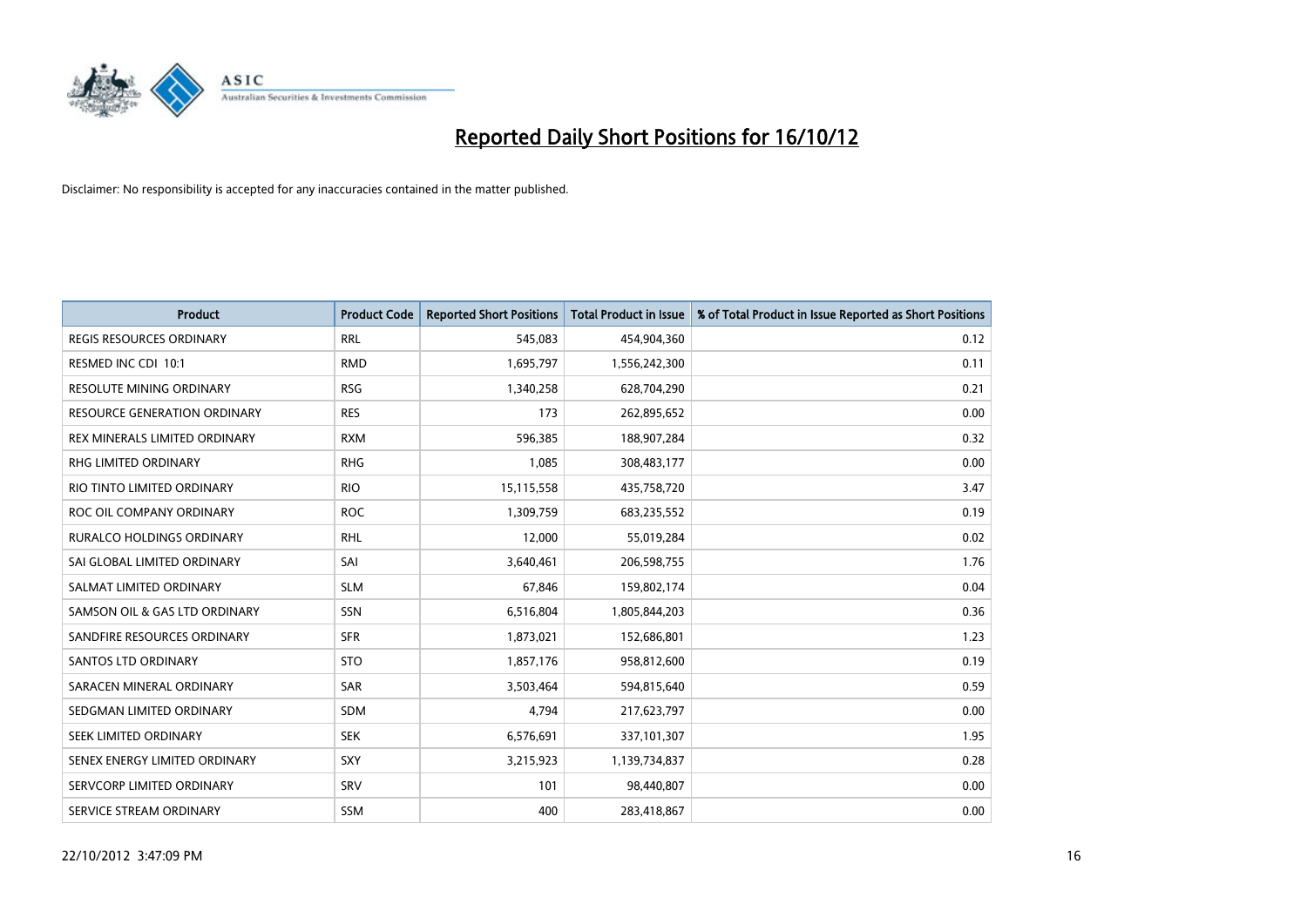

| <b>Product</b>                           | <b>Product Code</b> | <b>Reported Short Positions</b> | <b>Total Product in Issue</b> | % of Total Product in Issue Reported as Short Positions |
|------------------------------------------|---------------------|---------------------------------|-------------------------------|---------------------------------------------------------|
| SEVEN GROUP HOLDINGS ORDINARY            | <b>SVW</b>          | 1,252,430                       | 307,410,281                   | 0.41                                                    |
| SEVEN WEST MEDIA LTD ORDINARY            | <b>SWM</b>          | 17,155,975                      | 999,160,872                   | 1.72                                                    |
| SIGMA PHARMACEUTICAL ORDINARY            | <b>SIP</b>          | 1,673,185                       | 1,186,303,520                 | 0.14                                                    |
| SILEX SYSTEMS ORDINARY                   | <b>SLX</b>          | 12,186                          | 170,143,997                   | 0.01                                                    |
| SILVER LAKE RESOURCE ORDINARY            | <b>SLR</b>          | 11,852,623                      | 225,493,476                   | 5.26                                                    |
| SIMS METAL MGMT LTD ORDINARY             | SGM                 | 7,945,173                       | 204,600,255                   | 3.88                                                    |
| SINGAPORE TELECOMM. CHESS DEPOSITARY INT | <b>SGT</b>          | 6,103,838                       | 140,842,714                   | 4.33                                                    |
| SIRIUS RESOURCES NL ORDINARY             | <b>SIR</b>          | 108,367                         | 185,434,586                   | 0.06                                                    |
| SIRTEX MEDICAL ORDINARY                  | <b>SRX</b>          | 111,116                         | 55,768,136                    | 0.20                                                    |
| SKILLED GROUP LTD ORDINARY               | <b>SKE</b>          | 1,408,299                       | 233,487,276                   | 0.60                                                    |
| SMS MANAGEMENT. ORDINARY                 | <b>SMX</b>          | 121,497                         | 68,900,456                    | 0.18                                                    |
| SONIC HEALTHCARE ORDINARY                | <b>SHL</b>          | 3,399,276                       | 395,565,681                   | 0.86                                                    |
| SOUL PATTINSON (W.H) ORDINARY            | SOL                 | 12,240                          | 239,395,320                   | 0.01                                                    |
| SOUTH BOULDER MINES ORDINARY             | <b>STB</b>          | 43,501                          | 126,732,826                   | 0.03                                                    |
| SP AUSNET STAPLED SECURITIES             | <b>SPN</b>          | 5,848,963                       | 3,339,620,165                 | 0.18                                                    |
| SPARK INFRASTRUCTURE STAPLED NOTE & UNIT | SKI                 | 39,847,531                      | 1,326,734,264                 | 3.00                                                    |
| SPDR 200 FUND ETF UNITS                  | <b>STW</b>          | 4,331                           | 49,759,567                    | 0.01                                                    |
| SPECIALTY FASHION ORDINARY               | <b>SFH</b>          | 2,999,623                       | 192,236,121                   | 1.56                                                    |
| ST BARBARA LIMITED ORDINARY              | SBM                 | 4,158,366                       | 488,074,077                   | 0.85                                                    |
| STANMORE COAL LTD ORDINARY               | <b>SMR</b>          | 32,870                          | 179,409,108                   | 0.02                                                    |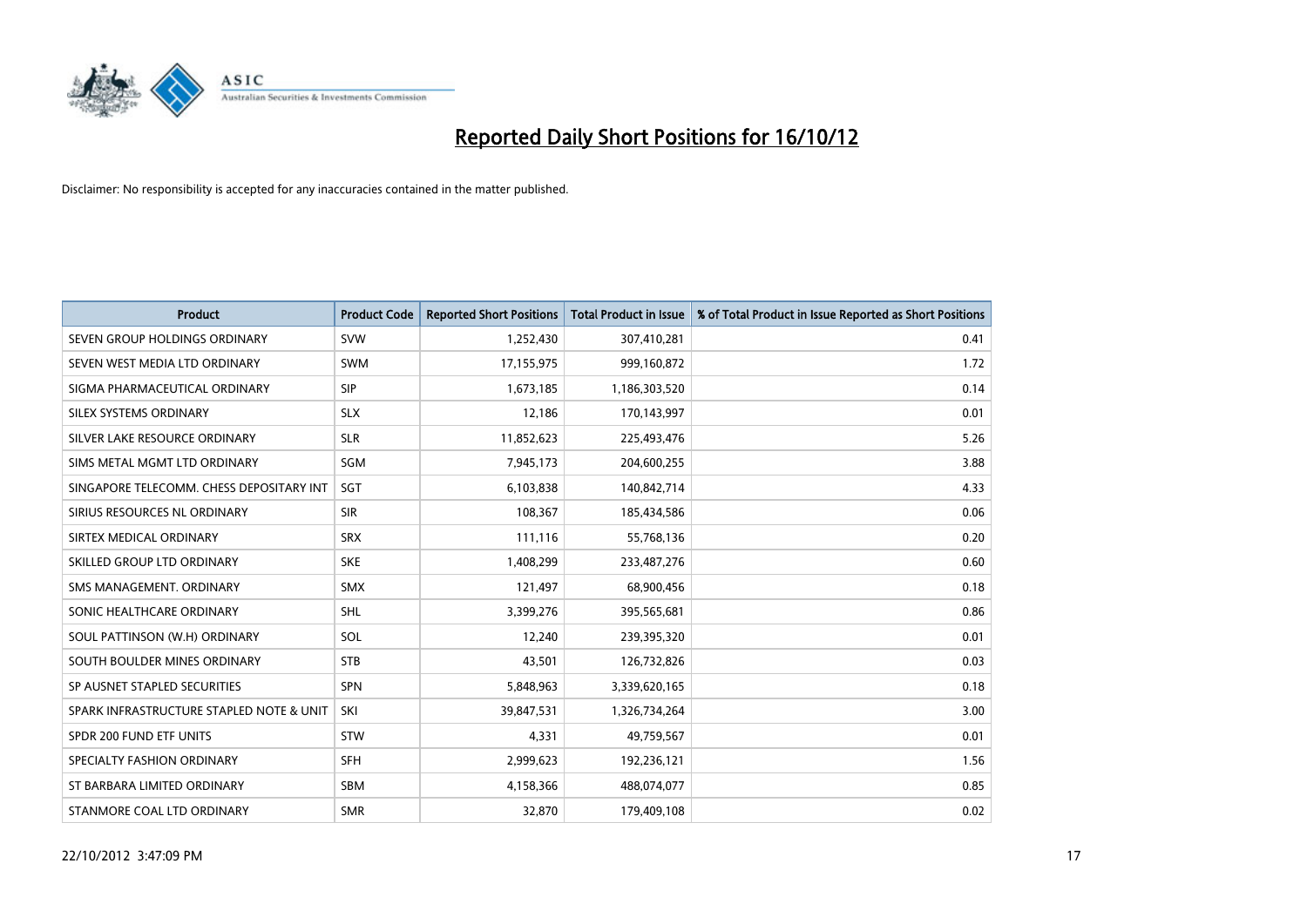

| <b>Product</b>                       | <b>Product Code</b> | <b>Reported Short Positions</b> | <b>Total Product in Issue</b> | % of Total Product in Issue Reported as Short Positions |
|--------------------------------------|---------------------|---------------------------------|-------------------------------|---------------------------------------------------------|
| STARPHARMA HOLDINGS ORDINARY         | SPL                 | 4,013,030                       | 283,640,060                   | 1.41                                                    |
| STHN CROSS MEDIA ORDINARY            | <b>SXL</b>          | 7,025,406                       | 704,858,524                   | 1.00                                                    |
| STOCKLAND UNITS/ORD STAPLED          | SGP                 | 13,982,341                      | 2,202,657,963                 | 0.63                                                    |
| STRAITS RES LTD. ORDINARY            | SRQ                 | 512,240                         | 1,164,150,159                 | 0.04                                                    |
| STW COMMUNICATIONS ORDINARY          | SGN                 | 26,141                          | 362,798,351                   | 0.01                                                    |
| SUNCORP GROUP LTD ORDINARY           | <b>SUN</b>          | 7,681,211                       | 1,286,600,980                 | 0.60                                                    |
| SUNDANCE ENERGY ORDINARY             | <b>SEA</b>          | 31,122                          | 277,098,474                   | 0.01                                                    |
| SUNDANCE RESOURCES ORDINARY          | <b>SDL</b>          | 3,378,074                       | 3,049,577,034                 | 0.11                                                    |
| SUPER RET REP LTD ORDINARY           | <b>SUL</b>          | 700,771                         | 196,382,811                   | 0.36                                                    |
| SYD AIRPORT STAPLED US PROHIBIT.     | <b>SYD</b>          | 11,757,233                      | 1,861,210,782                 | 0.63                                                    |
| SYRAH RESOURCES ORDINARY             | <b>SYR</b>          | 130,295                         | 126,723,021                   | 0.10                                                    |
| <b>TABCORP HOLDINGS LTD ORDINARY</b> | <b>TAH</b>          | 11,687,757                      | 734,015,737                   | 1.59                                                    |
| TANAMI GOLD NL ORDINARY              | <b>TAM</b>          | 105,532                         | 261,132,677                   | 0.04                                                    |
| TAP OIL LIMITED ORDINARY             | <b>TAP</b>          | 495,433                         | 241,295,311                   | 0.21                                                    |
| TASSAL GROUP LIMITED ORDINARY        | <b>TGR</b>          | 45,835                          | 146,304,404                   | 0.03                                                    |
| TATTS GROUP LTD ORDINARY             | <b>TTS</b>          | 4,223,017                       | 1,384,791,963                 | 0.30                                                    |
| TELECOM CORPORATION ORDINARY         | <b>TEL</b>          | 12,763,306                      | 1,864,709,651                 | 0.68                                                    |
| TELSTRA CORPORATION. ORDINARY        | <b>TLS</b>          | 17,688,284                      | 12,443,074,357                | 0.14                                                    |
| TEN NETWORK HOLDINGS ORDINARY        | <b>TEN</b>          | 85,254,111                      | 1,437,204,873                 | 5.93                                                    |
| TERANGA GOLD CORP CDI 1:1            | <b>TGZ</b>          | 38,218                          | 162,599,120                   | 0.02                                                    |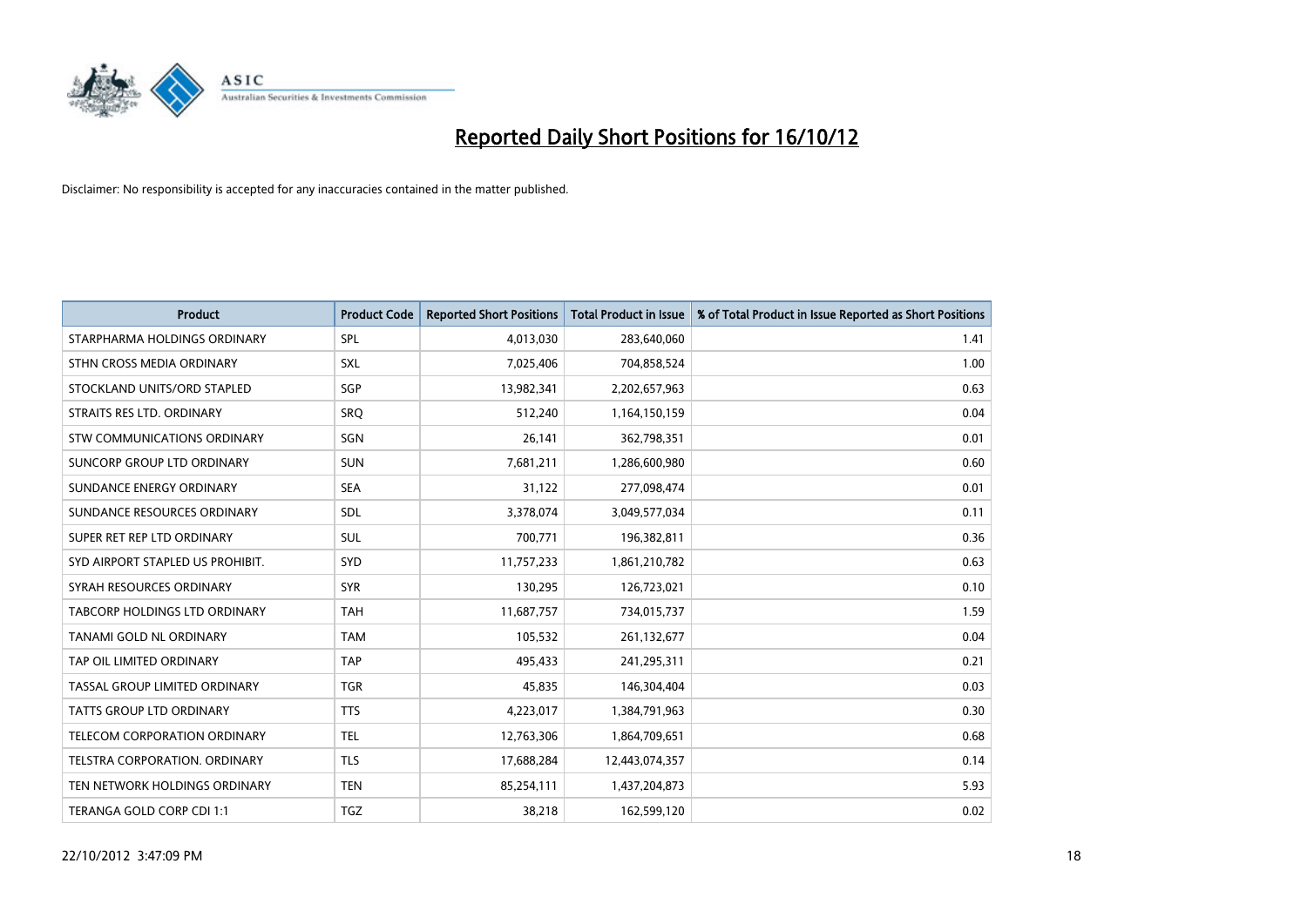

| <b>Product</b>                       | <b>Product Code</b> | <b>Reported Short Positions</b> | <b>Total Product in Issue</b> | % of Total Product in Issue Reported as Short Positions |
|--------------------------------------|---------------------|---------------------------------|-------------------------------|---------------------------------------------------------|
| TFS CORPORATION LTD ORDINARY         | <b>TFC</b>          |                                 | 279,621,829                   | 0.00                                                    |
| THE REJECT SHOP ORDINARY             | <b>TRS</b>          | 1,464,948                       | 26,092,220                    | 5.61                                                    |
| THORN GROUP LIMITED ORDINARY         | <b>TGA</b>          | 172,680                         | 146,374,703                   | 0.12                                                    |
| TIGER RESOURCES ORDINARY             | <b>TGS</b>          | 769,229                         | 673,470,269                   | 0.11                                                    |
| TOLL HOLDINGS LTD ORDINARY           | <b>TOL</b>          | 17,997,925                      | 717,133,875                   | 2.51                                                    |
| TOX FREE SOLUTIONS ORDINARY          | <b>TOX</b>          | 13                              | 115,311,608                   | 0.00                                                    |
| TPG TELECOM LIMITED ORDINARY         | <b>TPM</b>          | 2,094,069                       | 793,808,141                   | 0.26                                                    |
| <b>TRADE ME GROUP ORDINARY</b>       | <b>TME</b>          | 10.000                          | 396,017,568                   | 0.00                                                    |
| <b>TRANSFIELD SERVICES ORDINARY</b>  | <b>TSE</b>          | 1,640,455                       | 512,457,716                   | 0.32                                                    |
| TRANSPACIFIC INDUST, ORDINARY        | <b>TPI</b>          | 4,613,331                       | 1,578,528,702                 | 0.29                                                    |
| TRANSURBAN GROUP TRIPLE STAPLED SEC. | <b>TCL</b>          | 4,629,315                       | 1,461,665,097                 | 0.32                                                    |
| TREASURY WINE ESTATE ORDINARY        | <b>TWE</b>          | 7,567,970                       | 647, 227, 144                 | 1.17                                                    |
| TROY RESOURCES LTD ORDINARY          | <b>TRY</b>          | 142,832                         | 90,789,649                    | 0.16                                                    |
| UGL LIMITED ORDINARY                 | UGL                 | 4,613,038                       | 166,315,038                   | 2.77                                                    |
| UXC LIMITED ORDINARY                 | <b>UXC</b>          | 701,863                         | 307,459,623                   | 0.23                                                    |
| <b>VIRGIN AUS HLDG LTD ORDINARY</b>  | VAH                 | 16,658,835                      | 2,210,197,600                 | 0.75                                                    |
| <b>VOCUS COMMS LTD ORDINARY</b>      | <b>VOC</b>          | 62,143                          | 74,776,058                    | 0.08                                                    |
| WATPAC LIMITED ORDINARY              | <b>WTP</b>          | 8,633                           | 184,332,526                   | 0.00                                                    |
| <b>WDS LIMITED ORDINARY</b>          | <b>WDS</b>          | $\overline{7}$                  | 144,740,614                   | 0.00                                                    |
| WESFARMERS LIMITED ORDINARY          | <b>WES</b>          | 25,400,878                      | 1,006,585,045                 | 2.52                                                    |